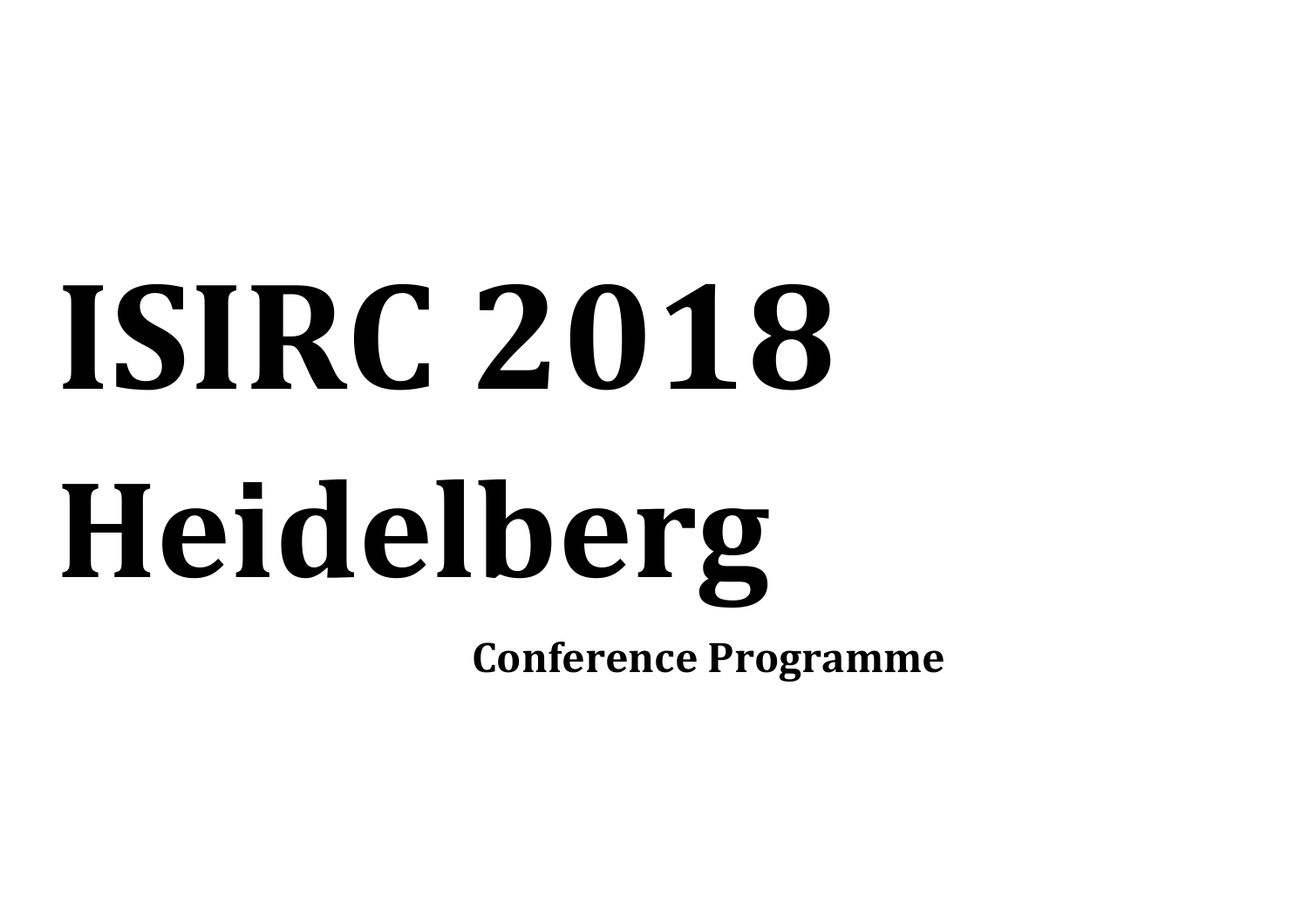# **Monday, September 3, 2018**

| <b>Time</b>        | Description /<br>Room            | Person/Topic                                                                                                                                        |
|--------------------|----------------------------------|-----------------------------------------------------------------------------------------------------------------------------------------------------|
|                    |                                  | Guided tour of the Old Town<br>possible                                                                                                             |
| $10.00 -$<br>12.30 | Registration<br>Neue Universität | Registration<br><b>Welcome Coffee</b><br>Early Lunch                                                                                                |
|                    | Lobby                            |                                                                                                                                                     |
| 12.30-<br>13.00    | Welcome<br><b>Opening</b>        | <b>Welcome to ISIRC 2018</b><br>Greetings                                                                                                           |
|                    | <b>HS13</b><br>Lecture Theatre   |                                                                                                                                                     |
| $13.00 -$<br>13.45 | <b>Plenary</b><br><b>Keynote</b> | Alex Nicholls, Professor of Social Entrepreneurship, Skoll Centre for Social Entrepreneurship, Saïd Business School,<br><b>University of Oxford</b> |
|                    | <b>HS 13</b><br>Lecture Theatre  |                                                                                                                                                     |
| 13.45-<br>14.15    | <b>Break</b>                     | <b>Refreshment Break</b>                                                                                                                            |
|                    | Neue Universität<br>Lobby        |                                                                                                                                                     |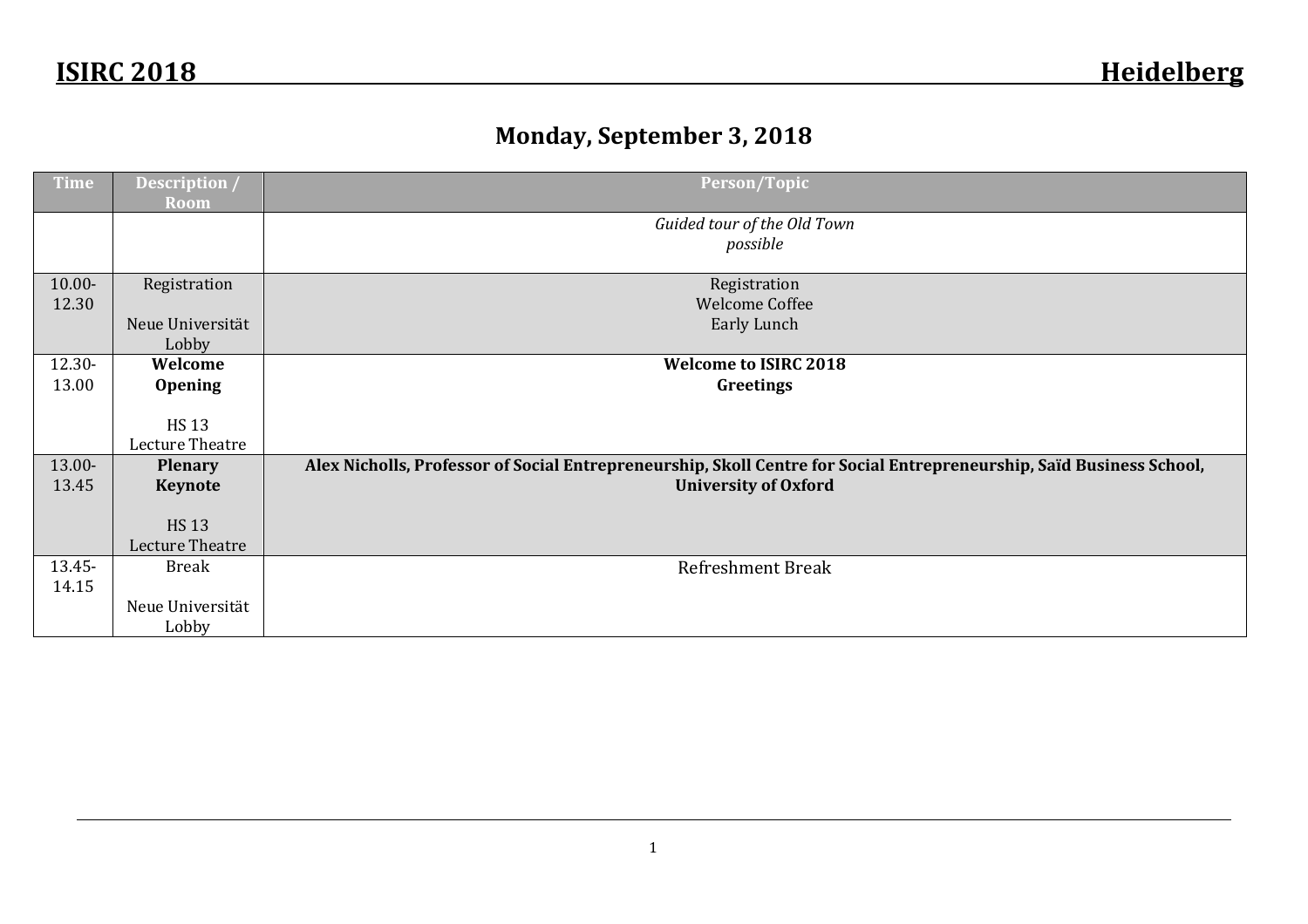| <b>Time</b>        | Description /               | Person/Topic                                                                                                                                                                                                                                                                                                                               |
|--------------------|-----------------------------|--------------------------------------------------------------------------------------------------------------------------------------------------------------------------------------------------------------------------------------------------------------------------------------------------------------------------------------------|
|                    | Room                        |                                                                                                                                                                                                                                                                                                                                            |
| $14.15 -$<br>15.45 | Session 1<br>Parallel Track | <b>Critical Perspectives on Social Innovation</b><br>Introduction by stream chairs: Simon Teasdale & Benedetta De Pieri                                                                                                                                                                                                                    |
|                    | <b>HS 13</b>                | Rafael Ziegler: Temporal orientation in social entrepreneurship and social innovation - on fictional expectation, precautionary<br>$\bullet$                                                                                                                                                                                               |
|                    | Lecture Theatre             | expectation and social imaginaries<br>Pascal Dey, Karen Verduijn and Denise Fletcher: Critical Entrepreneurship Studies: a multidisciplinary review and research agenda<br>$\bullet$<br>Helen Fitzhugh: Lost opportunities for prefigurative politics: the consequences of denying political intentions in social enterprises<br>$\bullet$ |
|                    | Session 1                   | <b>Expanding Theory</b>                                                                                                                                                                                                                                                                                                                    |
|                    | Parallel Track              | <b>Introduction by stream chair: Dieter Rehfeld</b>                                                                                                                                                                                                                                                                                        |
|                    | HS 4a<br>Lecture Room       | Jürgen Howaldt and Dmitri Domanski: Towards a theoretically grounded concept of social innovation: recent achievements and<br>future tasks                                                                                                                                                                                                 |
|                    |                             | Philine Warnke: Positioning social innovation within the innovation system framework. A stepping-stone towards systemic<br>$\bullet$<br><i>innovation policies?</i>                                                                                                                                                                        |
|                    |                             | Fabian Schroth, Florian Schütz and Jakob Häußermann: Integrating social and technological innovation – the case of Fraunhofer<br>$\bullet$                                                                                                                                                                                                 |
|                    | Session 1                   | <b>Social Innovation and Forced Migration</b>                                                                                                                                                                                                                                                                                              |
|                    | Parallel Track              | Introduction by stream chairs: Simone Baglioni & Francesca Calò                                                                                                                                                                                                                                                                            |
|                    | <b>HS12</b>                 | Verena Schmid: New forms of engagement through the refugee crisis at the local level<br>$\bullet$                                                                                                                                                                                                                                          |
|                    | Lecture Room                | Monika Gonser: Social Innovation in company level refugee integration<br>$\bullet$<br>Jonathan Jancsary and Vivien Fritsche: Social Innovation through Volunteering - Challenges of Integration of Refugees<br>$\bullet$                                                                                                                   |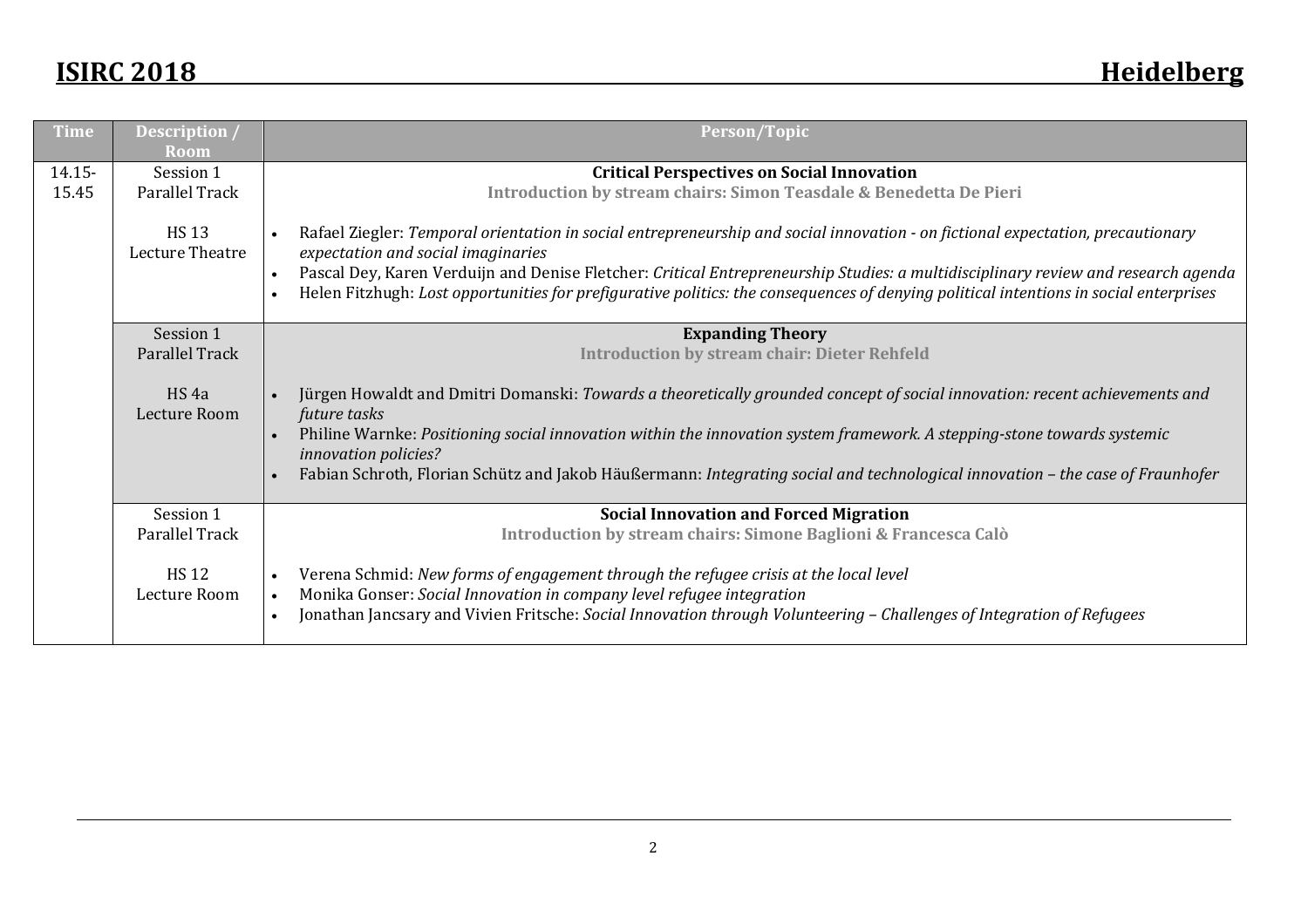| <b>Time</b> | Description /    |                                                                                                                                        |
|-------------|------------------|----------------------------------------------------------------------------------------------------------------------------------------|
|             | Room             | Person/Topic                                                                                                                           |
| $14.15 -$   | Session 1        | <b>Financing Social Innovation &amp; Social Investment</b>                                                                             |
|             |                  |                                                                                                                                        |
| 15.45       | Parallel Track   | <b>Introduction by stream chair: Alex Nicholls</b>                                                                                     |
|             | <b>HS</b> 12a    | Reinhard Millner: The process and mechanisms of aligning and governing interests in Social Impact Bonds                                |
|             | Lecture Room     | Sara Stühlinger: In Need of Clarification: Current Perception of Impact Investing in the German and Swiss Foundation Sector            |
|             |                  | Seza Danışoğlu, Z. Nuray Güner and Hande Ayaydın Hacıömeroğlu: The Grass is greener on the Other Side: Comparison of For-<br>$\bullet$ |
|             |                  | Profit and Blended-Value Debt Securities                                                                                               |
|             |                  |                                                                                                                                        |
|             | Session 1        | <b>Social innovation &amp; Food</b>                                                                                                    |
|             | Parallel Track   | <b>Introduction by stream chair: Alex Murdock</b>                                                                                      |
|             |                  |                                                                                                                                        |
|             | Ehemaliger       | Alex Murdock: How food got its bank                                                                                                    |
|             | Senatssaal       | Wim Vanobberghen, Carina Veeckman, Balasz Ceh, Katalin Ujhelyi, Apostolos Vontas and Vasiliki Madesi: Moving beyond the                |
|             | (Former Senate   | traditional food bank model: a testimony from the Hungarian Food Bank Association within the SavingFood project                        |
|             | Hall)            | Dirisa Mulindwa and Thorben Haenel: Analysing Street food in Uganda from a Transformative Social Innovation Perspective.               |
|             | Lecture Hall     |                                                                                                                                        |
|             | Session 1        | Design for Social Innovation for Place and Community                                                                                   |
|             | Parallel Track   | Introduction by stream chair: Arianna Mazzeo                                                                                           |
|             |                  |                                                                                                                                        |
|             | HS UGX60         | Patricia Derbyshire, Jordan Piraux, Taryn Hamilton, Spirit River Striped Wolf and Braden Etzerza: Otahpiaaki: Seven Generations        |
|             | Lecture Room     | of Survivance, Creative & Economic Development - A Seed to Runway Economic Model                                                       |
|             |                  | Santiago De Francisco, Miguel Navarro-Sanint, Leidy Lorena Rodríguez Pinto, María Belén Castellanos Ramírez, María Camila<br>$\bullet$ |
|             |                  | Curiel Lozano and Catalina Ramírez Diaz: Social participatory innovation: building bridges between rural practices and community       |
|             |                  | reflections.                                                                                                                           |
|             |                  | Shaohua Pan: Aging as complexity, aging people as facilitator for promoting social innovation                                          |
|             |                  |                                                                                                                                        |
| $15:45-$    | <b>Break</b>     | <b>Refreshment Break</b>                                                                                                               |
| 16:15       |                  |                                                                                                                                        |
|             | Neue Universität |                                                                                                                                        |
|             | Lobby            |                                                                                                                                        |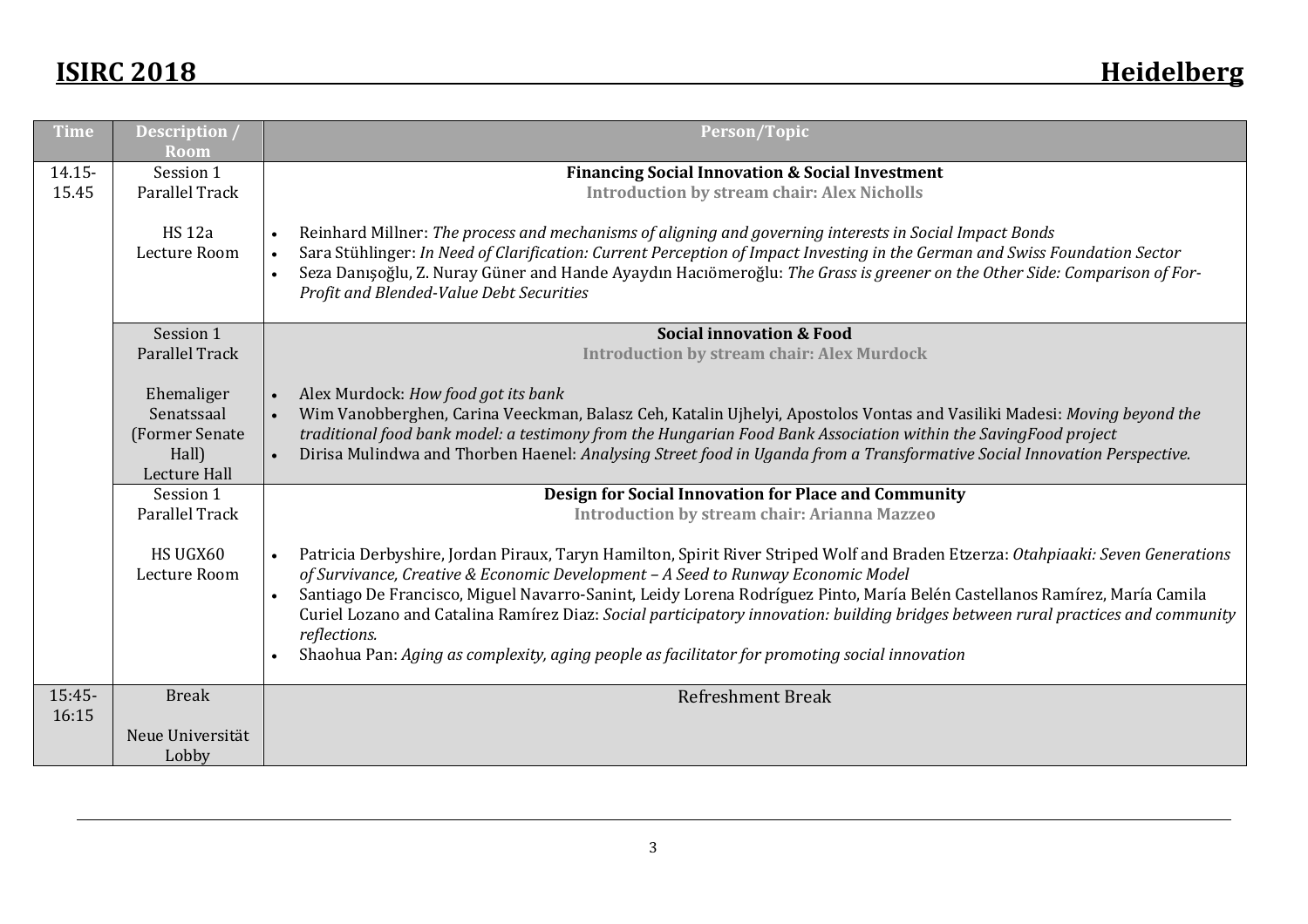| <b>Time</b> | Description /                   | Person/Topic                                                                                                                                                                                                                                                                                                                                                                                                                                                                                                                          |
|-------------|---------------------------------|---------------------------------------------------------------------------------------------------------------------------------------------------------------------------------------------------------------------------------------------------------------------------------------------------------------------------------------------------------------------------------------------------------------------------------------------------------------------------------------------------------------------------------------|
|             | <b>Room</b>                     |                                                                                                                                                                                                                                                                                                                                                                                                                                                                                                                                       |
| $16.15 -$   | Session 2                       | <b>Critical Perspectives on Social Innovation, continued</b>                                                                                                                                                                                                                                                                                                                                                                                                                                                                          |
|             |                                 |                                                                                                                                                                                                                                                                                                                                                                                                                                                                                                                                       |
| 17.45       | Parallel Track                  | Stream chairs: Simon Teasdale & Benedetta De Pieri                                                                                                                                                                                                                                                                                                                                                                                                                                                                                    |
|             | <b>HS 13</b><br>Lecture Theatre | Bonno Pel and René Kemp: Between Innovation and Restoration; a Critical Comparison of Relative Novelty in 20 Social Innovation<br>initiatives<br>Flor Avelino: Theories of Power for Social Innovation: Implications of Different Theories of Power for Social Innovation Research<br>$\bullet$<br>Zuhal Yesilyurt Gündüz and Kezban Celik: Gender Matters in Social Innovation: Poverty, Inequality, Exclusion<br>$\bullet$<br>Javier Ramos Diaz: Social Innovation or Social Innovations? Redefining and typifying a catchy concept |
|             | Session 2                       | <b>Expanding Theory, continued</b>                                                                                                                                                                                                                                                                                                                                                                                                                                                                                                    |
|             | Parallel Track                  | <b>Stream chair: Dieter Rehfeld</b>                                                                                                                                                                                                                                                                                                                                                                                                                                                                                                   |
|             |                                 |                                                                                                                                                                                                                                                                                                                                                                                                                                                                                                                                       |
|             | HS 4a                           |                                                                                                                                                                                                                                                                                                                                                                                                                                                                                                                                       |
|             |                                 | Anna Butzin and Hugues Jeannerat: Spatial diffusion of social innovation                                                                                                                                                                                                                                                                                                                                                                                                                                                              |
|             | Lecture Room                    | Pascal Dey, Thibault Daudigeos, Caroline Gauthier, Ranville Adelie and Shanahan Genevieve: How to reconcile sustainable solution<br>and sustainable advantage? A business model perspective                                                                                                                                                                                                                                                                                                                                           |
|             |                                 | Maria Rabadjieva and Anna Butzin: The concept of practice fields and its effects on the diffusion of social innovation                                                                                                                                                                                                                                                                                                                                                                                                                |
|             |                                 |                                                                                                                                                                                                                                                                                                                                                                                                                                                                                                                                       |
|             | Session 2                       | Social Innovation and Forced Migration, continued                                                                                                                                                                                                                                                                                                                                                                                                                                                                                     |
|             | Parallel Track                  | Stream chairs: Simone Baglioni & Francesca Calò                                                                                                                                                                                                                                                                                                                                                                                                                                                                                       |
|             |                                 |                                                                                                                                                                                                                                                                                                                                                                                                                                                                                                                                       |
|             | <b>HS 12</b>                    | Elisa Ravazzoli, Cristina Dalla Torre, Miriam L. Weiß and Andrea Membretti: Social Innovation Practices and Forced Migration in                                                                                                                                                                                                                                                                                                                                                                                                       |
|             | Lecture Room                    | the Alps: a pluralistic factor                                                                                                                                                                                                                                                                                                                                                                                                                                                                                                        |
|             |                                 |                                                                                                                                                                                                                                                                                                                                                                                                                                                                                                                                       |
|             |                                 | Alexandra David, Judith Terstriep and Silke Steinberg: Migrants as Change Agents of Institutional Cultures<br>$\bullet$                                                                                                                                                                                                                                                                                                                                                                                                               |
|             |                                 |                                                                                                                                                                                                                                                                                                                                                                                                                                                                                                                                       |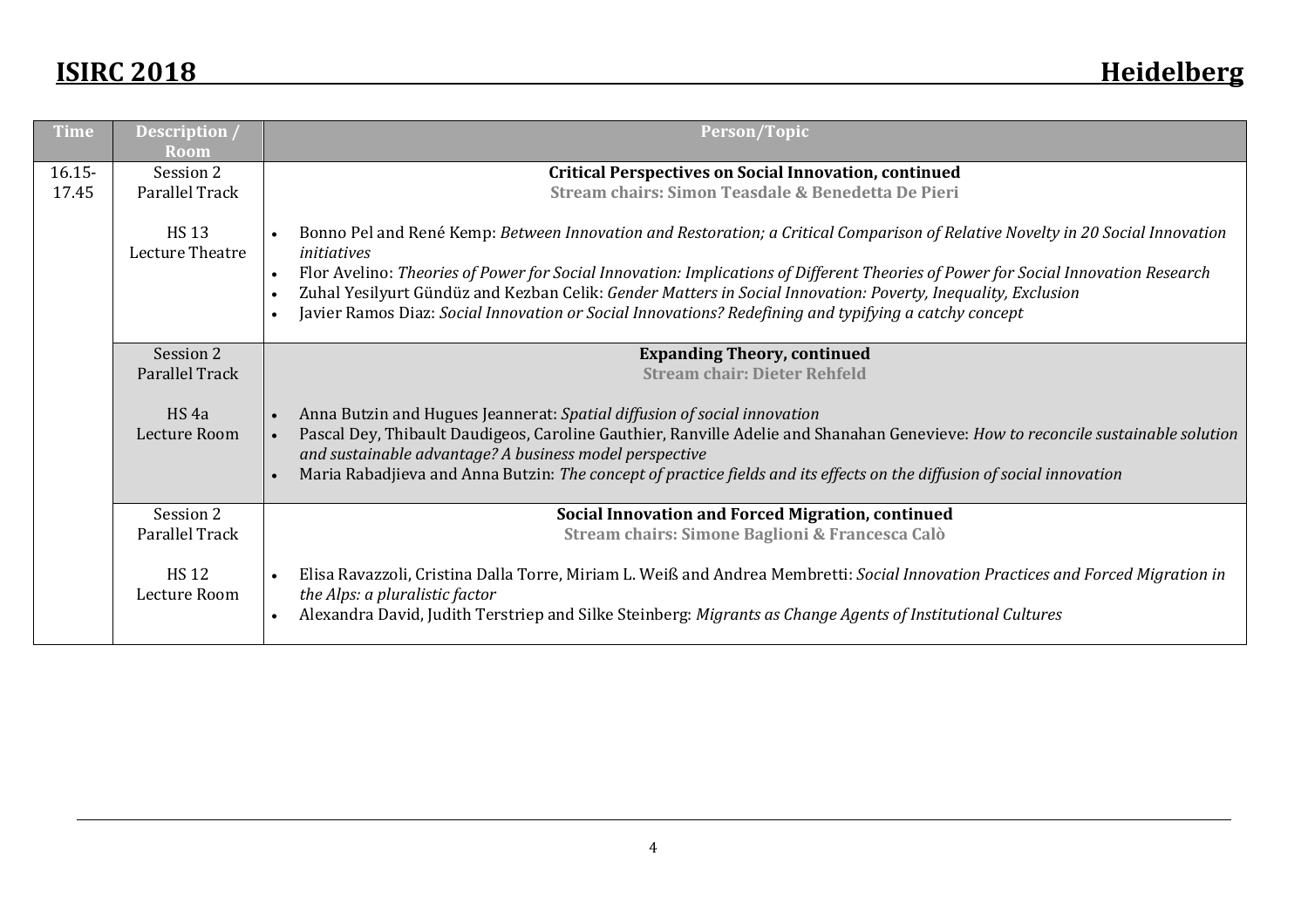| <b>Time</b> | Description /         | Person/Topic                                                                                                                               |
|-------------|-----------------------|--------------------------------------------------------------------------------------------------------------------------------------------|
|             | Room                  |                                                                                                                                            |
| $16.15 -$   | Session 2             | Financing Social Innovation & Social Investment, continued                                                                                 |
| 17.45       | Parallel Track        | <b>Stream chair: Alex Nicholls</b>                                                                                                         |
|             |                       |                                                                                                                                            |
|             | <b>HS</b> 12a         | Shruti Iyengar: Hybrid-social financing models for social enterprises                                                                      |
|             | Lecture Room          | Wendy Chen: Does Crowdfunding Lend a Hand to Social Entrepreneurship?                                                                      |
|             |                       | Rolf F.H. Schroeder: Business-oriented complementary currencies and time-exchange currencies - About the chances and problems<br>$\bullet$ |
|             |                       | of bridging the gap between commercial and social sector applications                                                                      |
|             |                       |                                                                                                                                            |
|             | Session 2             | Social innovation & Food, continued                                                                                                        |
|             | <b>Parallel Track</b> | <b>Stream chair: Alex Murdock</b>                                                                                                          |
|             |                       |                                                                                                                                            |
|             | Ehemaliger            | Braden Etzerza, Patricia Derbyshire and Jordan Piraux: The Wa'naa Crops Projects: Sewing the Seeds of Prosperity, Food, and                |
|             | Senatssaal            | Water Security on 760+ Neighbour Nations                                                                                                   |
|             | (Former Senate        | Chiara Civera, Damiano Cortese and Alex Murdock: 'Brewing' Social Innovation: The Case of New Enterprises Creation in                      |
|             | Hall)                 | Developing Countries by a Large Beer Producer                                                                                              |
|             | Lecture Hall          | Carmen Parra: Digital platforms: New tool to fight against food waste                                                                      |
|             |                       |                                                                                                                                            |
|             | Session 2             | Design for Social Innovation for Place and Community, continued                                                                            |
|             | Parallel Track        | Stream chair: Arianna Mazzeo                                                                                                               |
|             |                       |                                                                                                                                            |
|             | HS UGX60              | Vincent Carragher and Hugh O'Reilly: Modelling sustainability and community action and driving social and sustainable innovation           |
|             | Lecture Room          | Xue Pei and Francesco Zurlo: Building Design Capabilities in Organisations towards Social Innovation                                       |
|             |                       | Vincent Carragher and Michael Peters: Co-designing sustainable solutions for living with communities and other stakeholders<br>$\bullet$   |
| 17.45       | <b>Close</b>          | <b>Close</b>                                                                                                                               |
| 19.00-      | Reception             | Reception                                                                                                                                  |
| 21.00       | Fair                  | Presentation of social initiatives and regional projects                                                                                   |
|             |                       | <b>Drinks and Finger Food offered</b>                                                                                                      |
|             | Neue Universität      |                                                                                                                                            |
|             | Lobby and Patio       |                                                                                                                                            |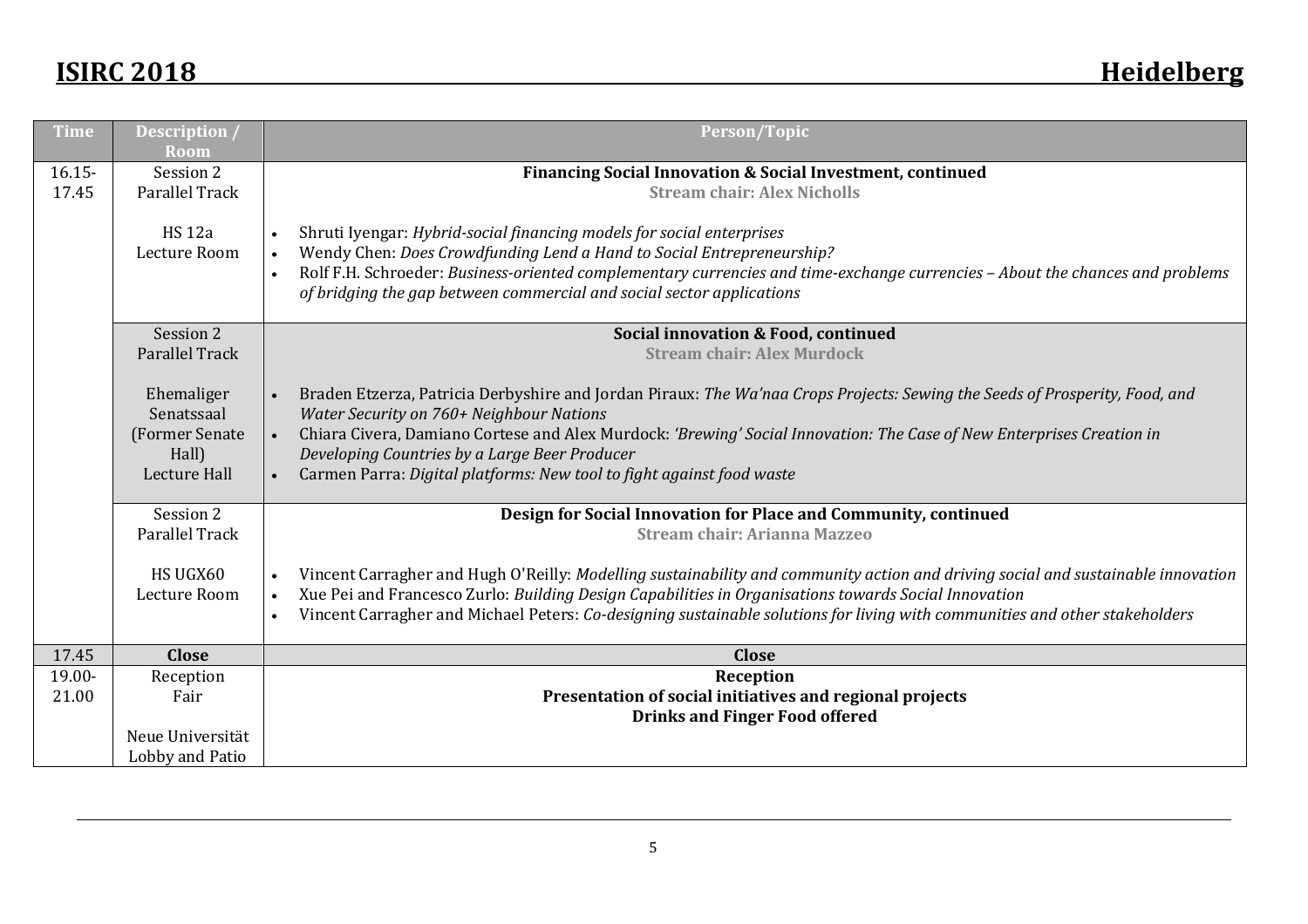## **Tuesday, September 4, 2018**

| <b>Time</b> | Description /  | Person/Topic                                                                                |
|-------------|----------------|---------------------------------------------------------------------------------------------|
|             | <b>Room</b>    |                                                                                             |
| $9.00 -$    | Neue           | Arrival                                                                                     |
| 9.15        | Universität    |                                                                                             |
|             | Lobby          |                                                                                             |
| $9.15 -$    | <b>Plenary</b> | Attila Havas, Senior Research Fellow, Institute of Economics, Hungarian Academy of Sciences |
| 10.00       | <b>Keynote</b> |                                                                                             |
|             |                |                                                                                             |
|             | <b>HS13</b>    |                                                                                             |
|             | Lecture        |                                                                                             |
|             | Theatre        |                                                                                             |
| $10.00 -$   | <b>Break</b>   | Refreshment Break                                                                           |
| 10.15       |                |                                                                                             |
|             | Neue           |                                                                                             |
|             | Universität    |                                                                                             |
|             | Lobby          |                                                                                             |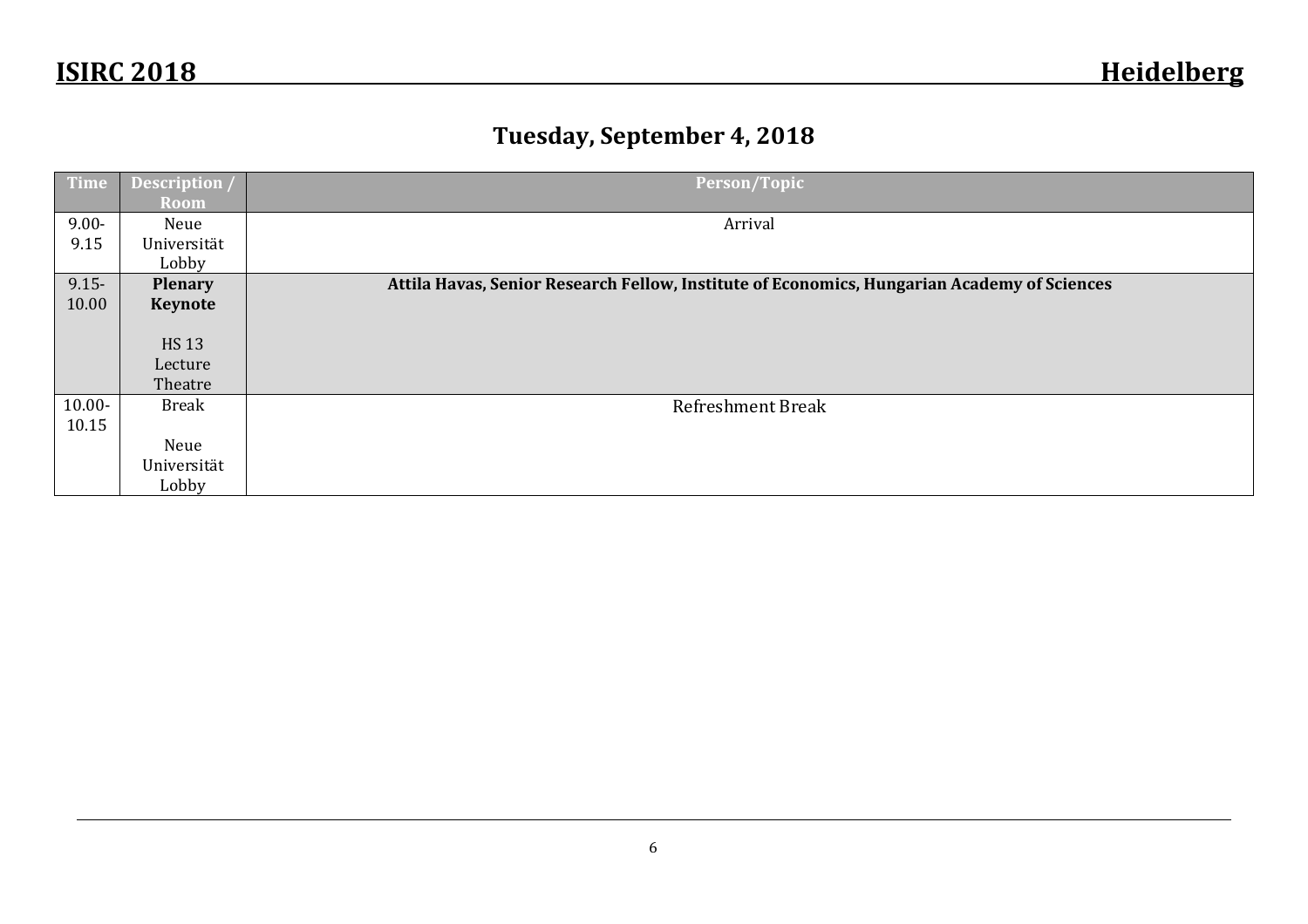| <b>Time</b>        | Description<br>Room          | Person/Topic                                                                                                                                                                                                                                                                                                                                                                                                                                                                                                                                                                    |
|--------------------|------------------------------|---------------------------------------------------------------------------------------------------------------------------------------------------------------------------------------------------------------------------------------------------------------------------------------------------------------------------------------------------------------------------------------------------------------------------------------------------------------------------------------------------------------------------------------------------------------------------------|
| $10.15 -$<br>11.45 | Session 3<br>Parallel Track  | <b>Social Innovation in Education</b><br>Introduction by stream chair: Ekkehard Thümler                                                                                                                                                                                                                                                                                                                                                                                                                                                                                         |
|                    | HS 4a<br>Lecture Room        | Malin Lindberg, Mia Heikkilä, Jennie Schaeffer and Cecilia Nordquist: Preschool remodeling through systemic (ex)change<br>$\bullet$<br>Mark Majewsky Anderson: Social Innovation and Knowledge Exchange: How Universities can support Social Innovation more<br>$\bullet$<br>effectively<br>Denise Crossan: Teaching Social Innovation effectively in Liberal Arts education setting: applying an Engaged Scholarship approach to<br>$\bullet$<br>bridge theory and practice<br>Rajendra Thakur: Social Innovation Initiative in the Most Backward Region of India<br>$\bullet$ |
|                    | Session 3<br>Parallel Track  | <b>Future Prospects for SI Measurement</b><br><b>Introduction by stream chairs: Judith Terstriep &amp; Georg Mildenberger</b>                                                                                                                                                                                                                                                                                                                                                                                                                                                   |
|                    | <b>HS</b> 12<br>Lecture Room | Hugo Fridolino Müller Neto: The value of social innovation<br>$\bullet$<br>Ana Camões, Marta Ferreira Dias, Marlene Amorim and Diego Galego: Social Action Projects in a Portuguese Municipality Driving<br>$\bullet$<br>Social Innovation: A Socioeconomic Measurement<br>Wilfried Lux and Regula Flisch: Integrated measurement of social innovation<br>$\bullet$                                                                                                                                                                                                             |
|                    | Session 3<br>Parallel Track  | <b>Social Innovation &amp; Complexity</b><br><b>Introduction by stream chairs: Sharon Zivkovic &amp; Christine Woods</b>                                                                                                                                                                                                                                                                                                                                                                                                                                                        |
|                    | $HS$ 12a<br>Lecture Room     | Sharon Zivkovic: Mapping the field of social innovation and complexity science<br>$\bullet$<br>Max French and Toby Lowe: Innovating for outcomes: the need for a complexity-consistent approach<br>$\bullet$<br>Billie Lythberg, Jamie Newth and Chris Woods: The Treaty of Waitangi: a structural attractor for social innovation in Aotearoa-New<br>$\bullet$<br>Zealand?                                                                                                                                                                                                     |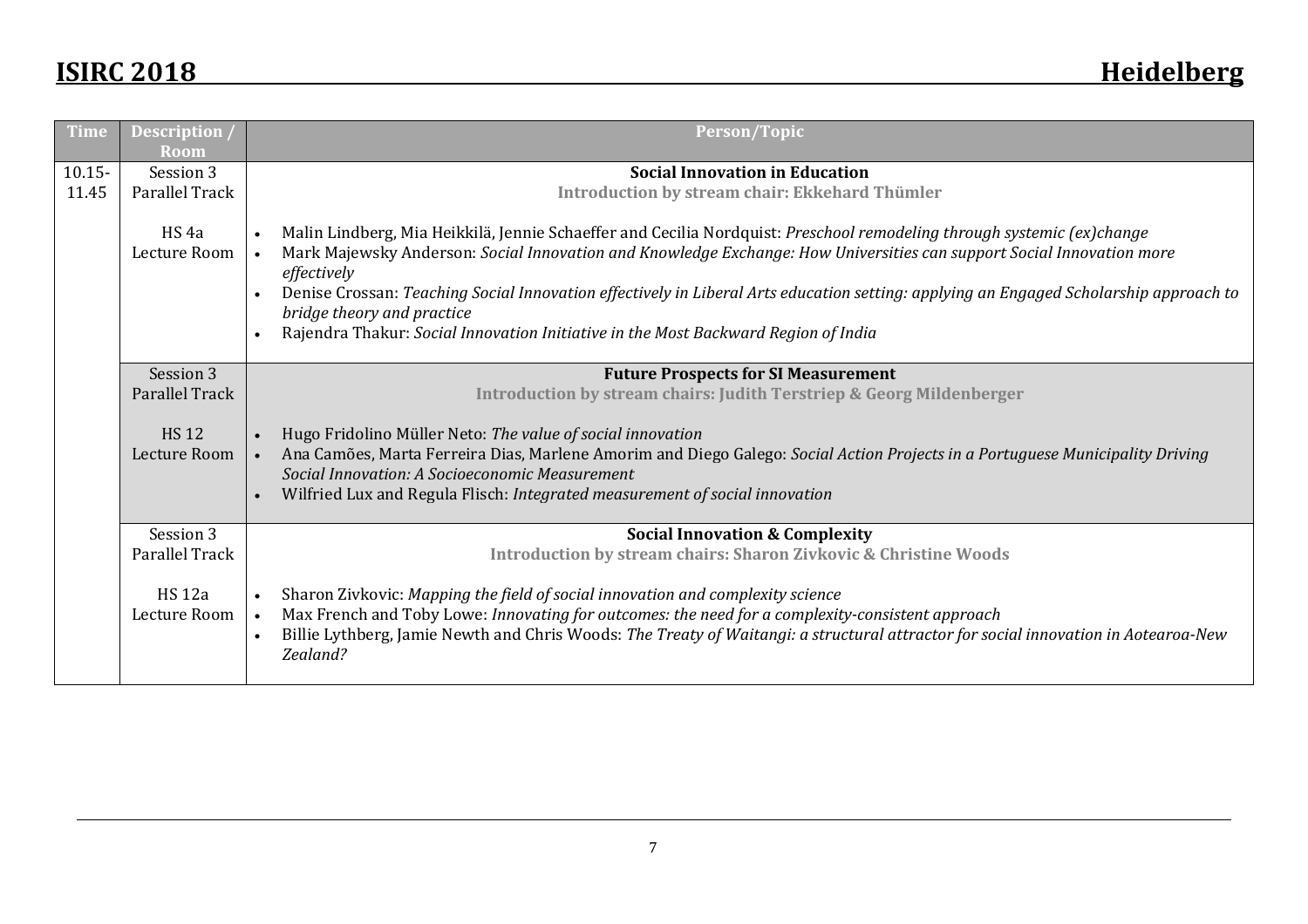| <b>Time</b> | Description /<br>Room                                               | Person/Topic                                                                                                                                                                                                                                                                                                                                                                                                                                                                                                                                                                                                                                                                                                                                                                                                                      |
|-------------|---------------------------------------------------------------------|-----------------------------------------------------------------------------------------------------------------------------------------------------------------------------------------------------------------------------------------------------------------------------------------------------------------------------------------------------------------------------------------------------------------------------------------------------------------------------------------------------------------------------------------------------------------------------------------------------------------------------------------------------------------------------------------------------------------------------------------------------------------------------------------------------------------------------------|
| $10.15 -$   | Session 3                                                           | Social Innovation in rural and/or deprived Regions                                                                                                                                                                                                                                                                                                                                                                                                                                                                                                                                                                                                                                                                                                                                                                                |
| 11.45       | Parallel Track                                                      | Introduction by stream chairs: Manfred Perlik, Carla Barlagne & Gillian Sullivan Mort                                                                                                                                                                                                                                                                                                                                                                                                                                                                                                                                                                                                                                                                                                                                             |
|             | Ehemaliger<br>Senatssaal<br>(Former<br>Senate Hall)<br>Lecture Hall | Carla Barlagne, Maria Nijnik, Richard Hewitt, David Miller: Moving forward on Social Innovation in Marginalised Areas: updates from<br>the SIMRA project<br>Diana Valero, Rosalind Bryce, Stanislava Brnkalakova, Martin Spacek and Tatiana Kluvankova: Identifying social innovations: an<br>approach for cataloguing and characterising examples in rural areas<br>Tatiana Kluvankova, Martin Spacek, Stanka Brnkalakova, Maria Nijnik, Diana Valero, David Miller, Patricia R. Sfeir, Rosalinde Bryce,<br>$\bullet$<br>Tomas Szabo and Veronika Gezik: Understanding social innovation in marginalised rural areas<br>Yen Le and Marie-Christine Monnoyer: Towards an approach by "socially innovative milieu": role of social entrepreneurship in<br>territorial development. A comparative study between Morocco and Vietnam |
|             | Session 3                                                           | <b>Hybridity, Governance &amp; Organising Social Innovation</b>                                                                                                                                                                                                                                                                                                                                                                                                                                                                                                                                                                                                                                                                                                                                                                   |
|             | Parallel Track                                                      | <b>Introduction by stream chairs: Bob Doherty &amp; Roger Spear</b>                                                                                                                                                                                                                                                                                                                                                                                                                                                                                                                                                                                                                                                                                                                                                               |
|             | HS UGX60<br>Lecture Room                                            | Diego Antonio Bittencourt Marconatto, Marcelo Fernandes Pacheco Dias, Douglas Wegner and Claudia Cristina Bitencourt: The<br>governance of Economy Solidarity Organizations and its impact for community outcomes: A configurational approach<br>James M. Mandiberg: An Identity Community Development Approach to Social Innovation<br>$\bullet$<br>Steffen Bethmann: Foundations as social innovators? Building organizational theory<br>Xabier Barandiaran and Alvaro Luna: The connection between Social and Public Sector Innovation in the Basque Country: A<br><b>Theoretical Framework</b>                                                                                                                                                                                                                                |
|             | Session 3                                                           | Interactive Session: Bridging academia and social innovation: a conversation                                                                                                                                                                                                                                                                                                                                                                                                                                                                                                                                                                                                                                                                                                                                                      |
|             | Parallel Track                                                      | SIC (Social Innovation Community) project partners Julia Wittmayer, DRIFT (NL) and Julie Munk, SIX (UK)                                                                                                                                                                                                                                                                                                                                                                                                                                                                                                                                                                                                                                                                                                                           |
|             | HS UGX61                                                            |                                                                                                                                                                                                                                                                                                                                                                                                                                                                                                                                                                                                                                                                                                                                                                                                                                   |
|             | Lecture Room                                                        |                                                                                                                                                                                                                                                                                                                                                                                                                                                                                                                                                                                                                                                                                                                                                                                                                                   |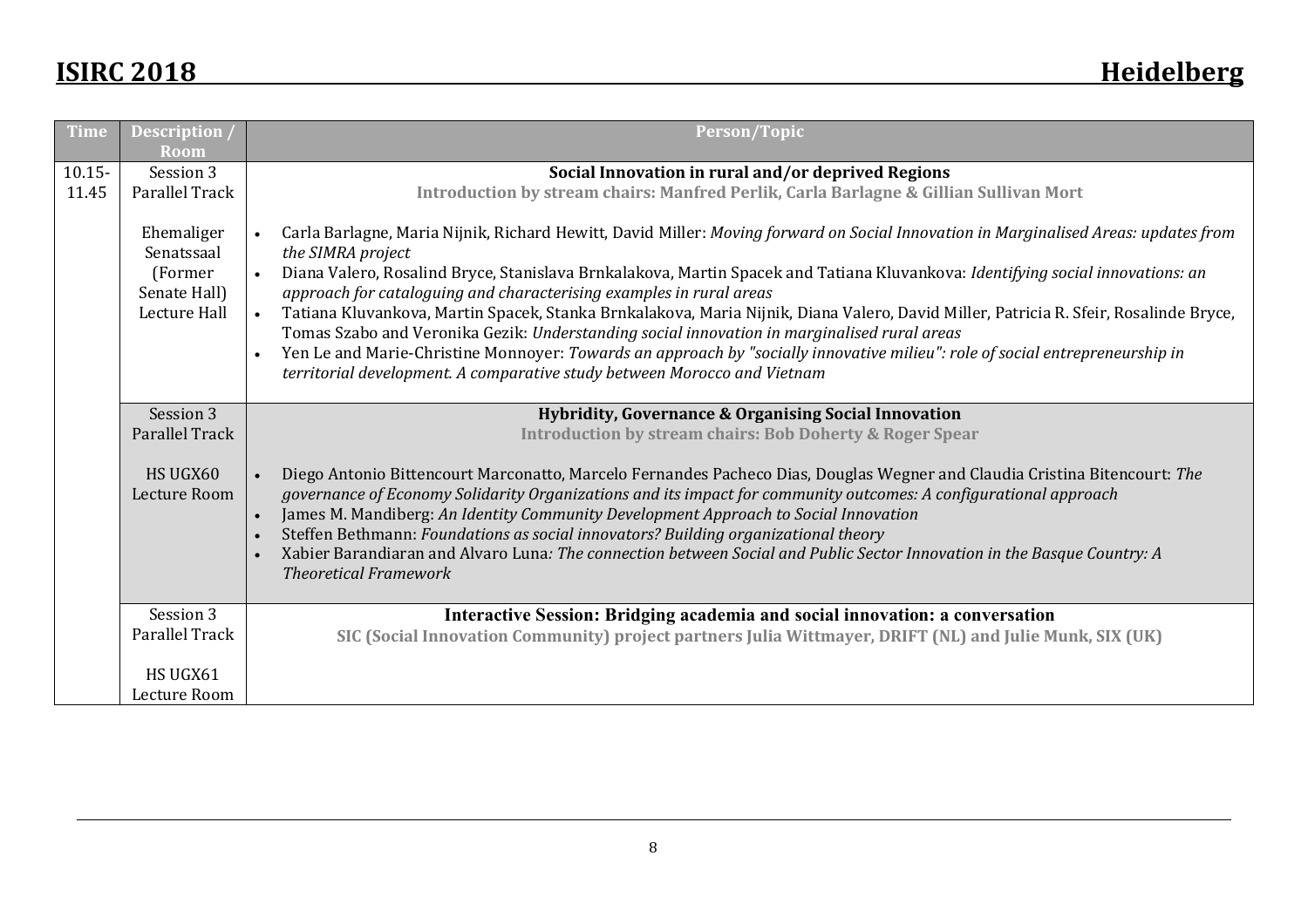| <b>Time</b> | Description /      | Person/Topic                                                                                                                                                                                                                                                                                                                                                                                               |
|-------------|--------------------|------------------------------------------------------------------------------------------------------------------------------------------------------------------------------------------------------------------------------------------------------------------------------------------------------------------------------------------------------------------------------------------------------------|
|             | Room               |                                                                                                                                                                                                                                                                                                                                                                                                            |
| $11.45 -$   | <b>Break</b>       | Refreshment Break                                                                                                                                                                                                                                                                                                                                                                                          |
| 12.00       |                    |                                                                                                                                                                                                                                                                                                                                                                                                            |
|             | Neue               |                                                                                                                                                                                                                                                                                                                                                                                                            |
|             | Universität        |                                                                                                                                                                                                                                                                                                                                                                                                            |
|             | Lobby              |                                                                                                                                                                                                                                                                                                                                                                                                            |
| $12.00 -$   | <b>Plenary</b>     | <b>Christiana Weber, Professor of Management and Organisation, Leibniz University Hannover</b>                                                                                                                                                                                                                                                                                                             |
| 12.45       | <b>Keynote</b>     |                                                                                                                                                                                                                                                                                                                                                                                                            |
|             |                    |                                                                                                                                                                                                                                                                                                                                                                                                            |
|             | <b>HS13</b>        |                                                                                                                                                                                                                                                                                                                                                                                                            |
|             | Lecture            |                                                                                                                                                                                                                                                                                                                                                                                                            |
|             | Theatre            |                                                                                                                                                                                                                                                                                                                                                                                                            |
| $12.45 -$   | Lunch              | Lunch                                                                                                                                                                                                                                                                                                                                                                                                      |
| 14.15       |                    |                                                                                                                                                                                                                                                                                                                                                                                                            |
|             | Neue               |                                                                                                                                                                                                                                                                                                                                                                                                            |
|             | Universität        |                                                                                                                                                                                                                                                                                                                                                                                                            |
|             | Lobby              |                                                                                                                                                                                                                                                                                                                                                                                                            |
| $14.15 -$   | Session 4          | <b>Critical Perspectives on Social Innovation, continued</b>                                                                                                                                                                                                                                                                                                                                               |
| 15.45       | Parallel Track     | Stream chairs: Simon Teasdale & Benedetta De Pieri                                                                                                                                                                                                                                                                                                                                                         |
|             |                    |                                                                                                                                                                                                                                                                                                                                                                                                            |
|             | <b>HS13</b>        | Micaela Mazzei, Francesca Calò, Simon Teasdale and Michael Roy: Third sector organisations in co-production processes: are they<br>$\bullet$                                                                                                                                                                                                                                                               |
|             |                    |                                                                                                                                                                                                                                                                                                                                                                                                            |
|             |                    |                                                                                                                                                                                                                                                                                                                                                                                                            |
|             |                    |                                                                                                                                                                                                                                                                                                                                                                                                            |
|             |                    |                                                                                                                                                                                                                                                                                                                                                                                                            |
|             | Lecture<br>Theatre | really representing the needs of service users? Towards a typology of Third Sector/users relations<br>Benedetta De Pieri: A critical reading of the public discourse on Social Innovation in the UK and Italy<br>$\bullet$<br>Diego Galego, Gonçalo Santinha, Frank Moulaert and Marlene Amorim: Social Innovation: a critical reflection on political discourse<br>$\bullet$<br>over the past two decades |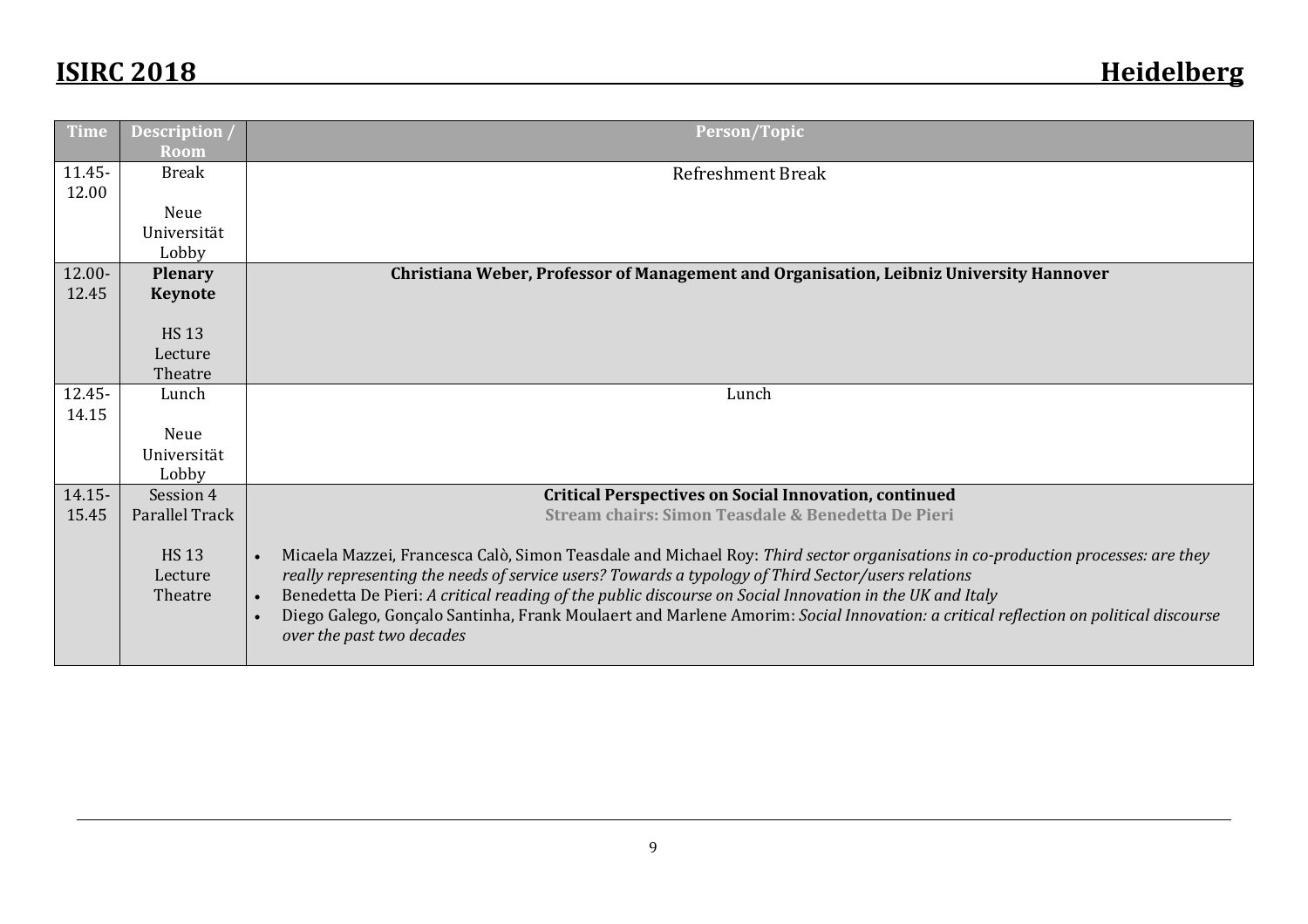| <b>Time</b> | Description /    | Person/Topic                                                                                                                                     |
|-------------|------------------|--------------------------------------------------------------------------------------------------------------------------------------------------|
|             | Room             |                                                                                                                                                  |
| $14.15 -$   | Session 4        | <b>Expanding Theory, continued</b>                                                                                                               |
| 15.45       | Parallel Track   | <b>Stream chair: Dieter Rehfeld</b>                                                                                                              |
|             |                  |                                                                                                                                                  |
|             | HS <sub>4a</sub> | Mandy Bratton, Brandon Reynante and Lin Hein: Paradigm Shifts: Orders of Social Change<br>$\bullet$                                              |
|             | Lecture Room     | Stijn Oosterlynck and Pieter Cools: Urban social innovation and the European city: assessing the role of public institutions in the<br>$\bullet$ |
|             |                  |                                                                                                                                                  |
|             |                  | changing local welfare mix                                                                                                                       |
|             |                  | Anne Parpan-Blaser: Social innovation at the interface of welfare state, civil society and social work<br>$\bullet$                              |
|             |                  |                                                                                                                                                  |
|             | Session 4        | <b>Future Prospects for SI Measurement, continued</b>                                                                                            |
|             | Parallel Track   | <b>Stream chairs: Judith Terstriep &amp; Georg Mildenberger</b>                                                                                  |
|             |                  |                                                                                                                                                  |
|             | <b>HS</b> 12     | Maria Kleverbeck, Judith Terstriep and Anna Butzin: Social innovation indicators and organisational innovativeness<br>$\bullet$                  |
|             | Lecture Room     | Irina Krasnopolskaya: Innovativeness of non-profits: a case of quantitative measurement<br>$\bullet$                                             |
|             |                  | Gorgi Krlev: Measuring social innovation<br>$\bullet$                                                                                            |
|             |                  |                                                                                                                                                  |
|             | Session 4        |                                                                                                                                                  |
|             |                  | Social Innovation & Complexity, continued                                                                                                        |
|             | Parallel Track   | Stream chairs: Sharon Zivkovic & Christine Woods                                                                                                 |
|             |                  |                                                                                                                                                  |
|             | <b>HS</b> 12a    | Ali Mollinger-Sahba, Paul Flatau, Daniel Schepis and Sharon Purchase: Go big or go home: pure social innovations in social impact<br>$\bullet$   |
|             | Lecture Room     | bonds                                                                                                                                            |
|             |                  | Sean Geobey and Katharine McGowan: Perceiving a Plague: Understanding Systems from Within During Times of Crisis<br>$\bullet$                    |
|             |                  | Ali Mollinger-Sahba, Paul Flatau, Daniel Schepis and Sharon Purchase: Contending with complexity in cross sector collaborations for              |
|             |                  | social impact: the role of rhetoric                                                                                                              |
|             |                  |                                                                                                                                                  |
|             |                  |                                                                                                                                                  |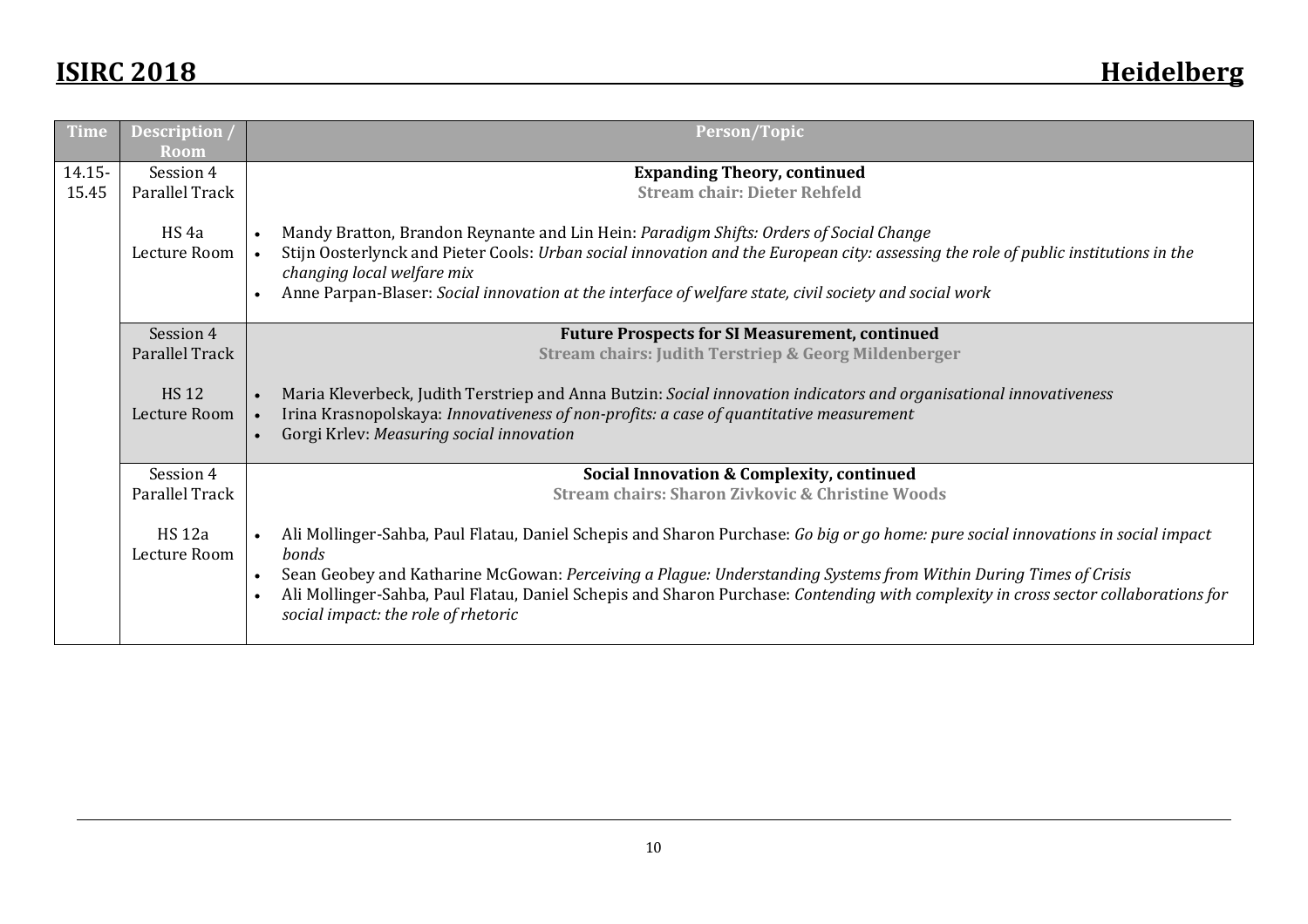| <b>Time</b>           | Description<br>Room                                                                                | <b>Person/Topic</b>                                                                                                                                                                                                                                                                                                                                                                                                                                                                                                                                                                                                                                                                                                                                     |
|-----------------------|----------------------------------------------------------------------------------------------------|---------------------------------------------------------------------------------------------------------------------------------------------------------------------------------------------------------------------------------------------------------------------------------------------------------------------------------------------------------------------------------------------------------------------------------------------------------------------------------------------------------------------------------------------------------------------------------------------------------------------------------------------------------------------------------------------------------------------------------------------------------|
| $14.15 -$<br>15.45    | Session 4<br>Parallel Track<br>Ehemaliger<br>Senatssaal<br>(Former<br>Senate Hall)<br>Lecture Hall | Social Innovation in rural and/or deprived Regions, continued<br>Stream chairs: Manfred Perlik, Carla Barlagne & Gillian Sullivan Mort<br>Dillon Berjani and Karen Verduijn: Organizing Social Innovation in deprived countries<br>$\bullet$<br>György Molnár and Attila Havas: Tackling marginalisation with social innovation: the Kiútprogram in Hungary<br>$\bullet$<br>Todora Rogelja, Laura Secco, Alice Ludvig, Gerhard Weiss and Margaret Shannon: Forest-based social innovation in Slovenia: the<br>$\bullet$<br>development of the Charcoal Land initiative<br>Alice Ludvig, Ivana Zivojinovic and Gerhard Weiss: Institutional set-up for social innovation in rural areas - an analysis of current<br>frameworks and instruments in Serbia |
|                       | Session 4<br>Parallel Track<br>HS UGX60<br>Lecture Room                                            | Hybridity, Governance & Organising Social Innovation, continued<br><b>Stream chairs: Bob Doherty &amp; Roger Spear</b><br>Marie J. Bouchard, Louise Briand, Alexandre Duchesne Blondin, Juan-Luis Klein, Benoît Lévesque, Valérie Michaud, Martin Petitclerc,<br>Mathieu Philibert, Damien Rousselière and Catherine Trudelle: Understanding the diversity and hybridity of social innovation<br>emergence and diffusion through a meta-analytic approach: first insights from the CRISES relational database<br>Ellen Stenslie: Chameleons by Law: An Institutional Inquiry into the Community Interest Company in practice<br>Jens Dorland: The constitution, emergence and development of organizations within Social Innovation<br>$\bullet$        |
| 15.45-<br>16.15       | <b>Break</b><br>Neue<br>Universität<br>Lobby                                                       | <b>Refreshment Break</b>                                                                                                                                                                                                                                                                                                                                                                                                                                                                                                                                                                                                                                                                                                                                |
| 16.15<br>$-$<br>17.45 | Session 5<br>Parallel Track<br><b>HS13</b><br>Lecture<br>Theatre                                   | <b>Critical Perspectives on Social Innovation, continued</b><br>Stream chairs: Simon Teasdale & Benedetta De Pieri<br>Regina Frank: Mapping the invisible<br>$\bullet$<br>Wendy Cukier and Sara Rodrigues: Gender and Diversity in Social Innovation: Analyzing Cross-Cutting Themes in SI Case Studies<br>$\bullet$<br>Giovanni Fosti, Elisabetta Notarnicola and Eleonora Perobelli: Funding social innovation: challenging popular perspective                                                                                                                                                                                                                                                                                                       |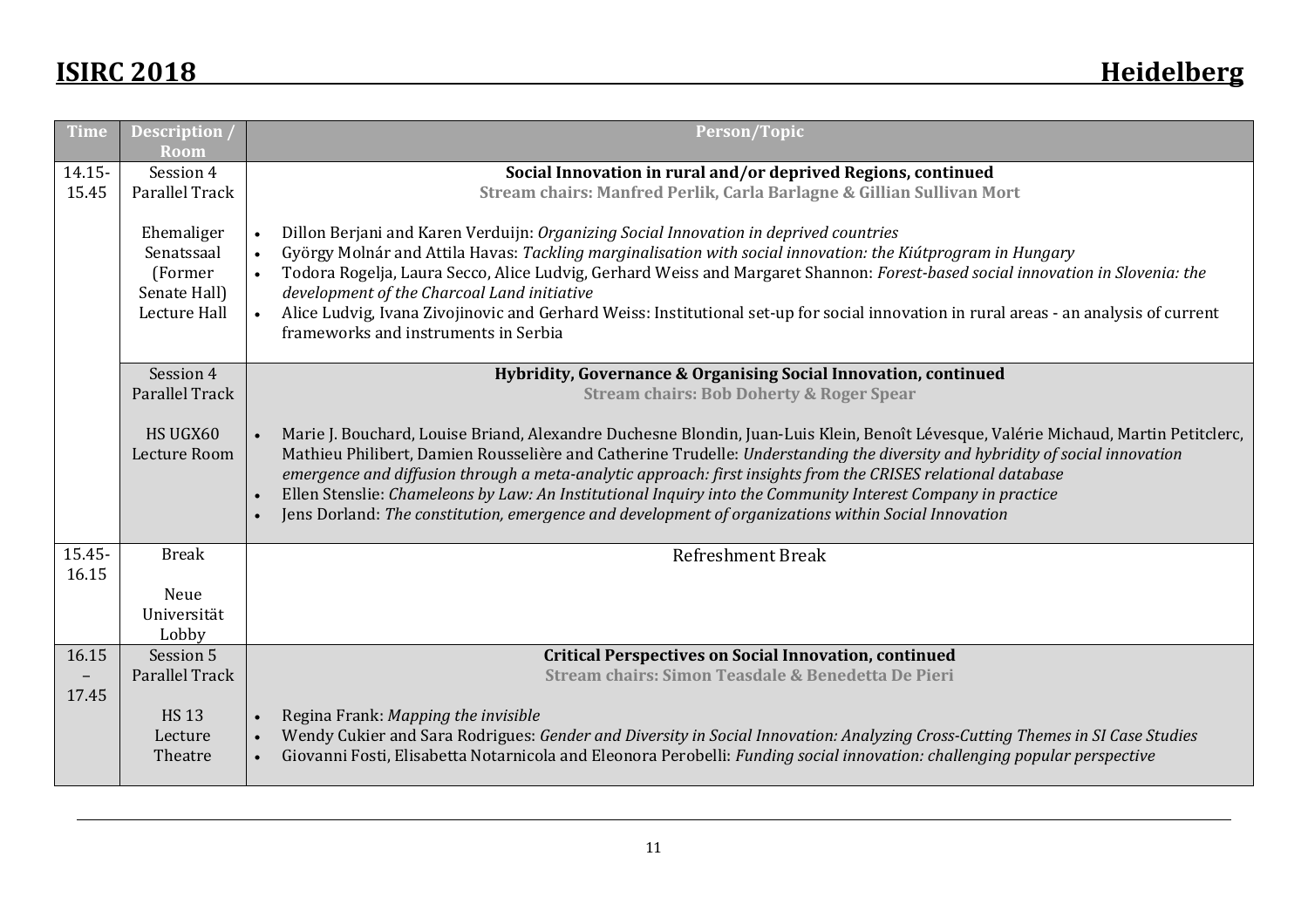| <b>Time</b>    | Description<br>Room                                          | Person/Topic                                                                                                                                                                                                                                                                                                                                                                                                                                                                                                                                                                                                                                            |
|----------------|--------------------------------------------------------------|---------------------------------------------------------------------------------------------------------------------------------------------------------------------------------------------------------------------------------------------------------------------------------------------------------------------------------------------------------------------------------------------------------------------------------------------------------------------------------------------------------------------------------------------------------------------------------------------------------------------------------------------------------|
| 16.15<br>17.45 | Session 5<br>Parallel Track                                  | <b>Expanding Theory, continued</b><br><b>Stream chair: Dieter Rehfeld</b>                                                                                                                                                                                                                                                                                                                                                                                                                                                                                                                                                                               |
|                | HS 4a<br>Lecture Room                                        | Sujeetha Selvakkumaran and Erik O. Ahlgren: Characterizing social innovations in local energy transitions processes: the cases of<br>Skåne, Dalsland and Hjørring<br>Philipp Thapa: Utopia-as-method and social innovation theory<br>$\bullet$<br>Todora Rogelja, Margaret Shannon and Laura Secco: Deconstructing governance capacity of public actors for social innovation: from<br>$\bullet$<br>vague concepts to analytical constructs                                                                                                                                                                                                             |
|                | Session 5<br>Parallel Track                                  | Diffusing and Mainstreaming SI - Transforming Society?<br><b>Introduction by stream chairs: Julia Wittmayer &amp; Bonno Pel</b>                                                                                                                                                                                                                                                                                                                                                                                                                                                                                                                         |
|                | <b>HS 12</b><br>Lecture Room                                 | Eva Wascher, Rick Hölsgens and Katharina Schrot: From socially innovative initiative to Social Innovation - the institutionalisation of<br>SI<br>Timo von Wirth, Lea Fuenfschilling, Nikki Frantzeskaki and Lars Coenen: Impacts of urban living labs on sustainability transitions:<br>Mechanisms and strategies for systemic change through experimentation<br>Bonno Pel, Jens Dorland, Julia Wittmayer and Michael Soegaard Jørgensen: Unpacking the Social Innovation Ecosystem: a typology of<br>empowering network constellations<br>Jürgen Schultze and Lisa Beiderwieden: Innovation franchising: Enabling new role settings for the up scaling |
|                | Session 5<br>Parallel Track<br><b>HS 12a</b><br>Lecture Room | Social Innovation & Complexity, continued<br>Stream chairs: Sharon Zivkovic & Christine Woods<br>Sean Geobey: Social Lab Theory: An Applied New Institutional Approach<br>Erik Lindhult, Camilla Dahlin Andersson and Henrik Eklund: Valuation and resource contribution in processes of socio-commercial<br>$\overline{\phantom{a}}$<br>innovation. The case of the online news startup Newstag<br>Neeta Verma: Precarity of Social Ecology within Design & Innovation                                                                                                                                                                                 |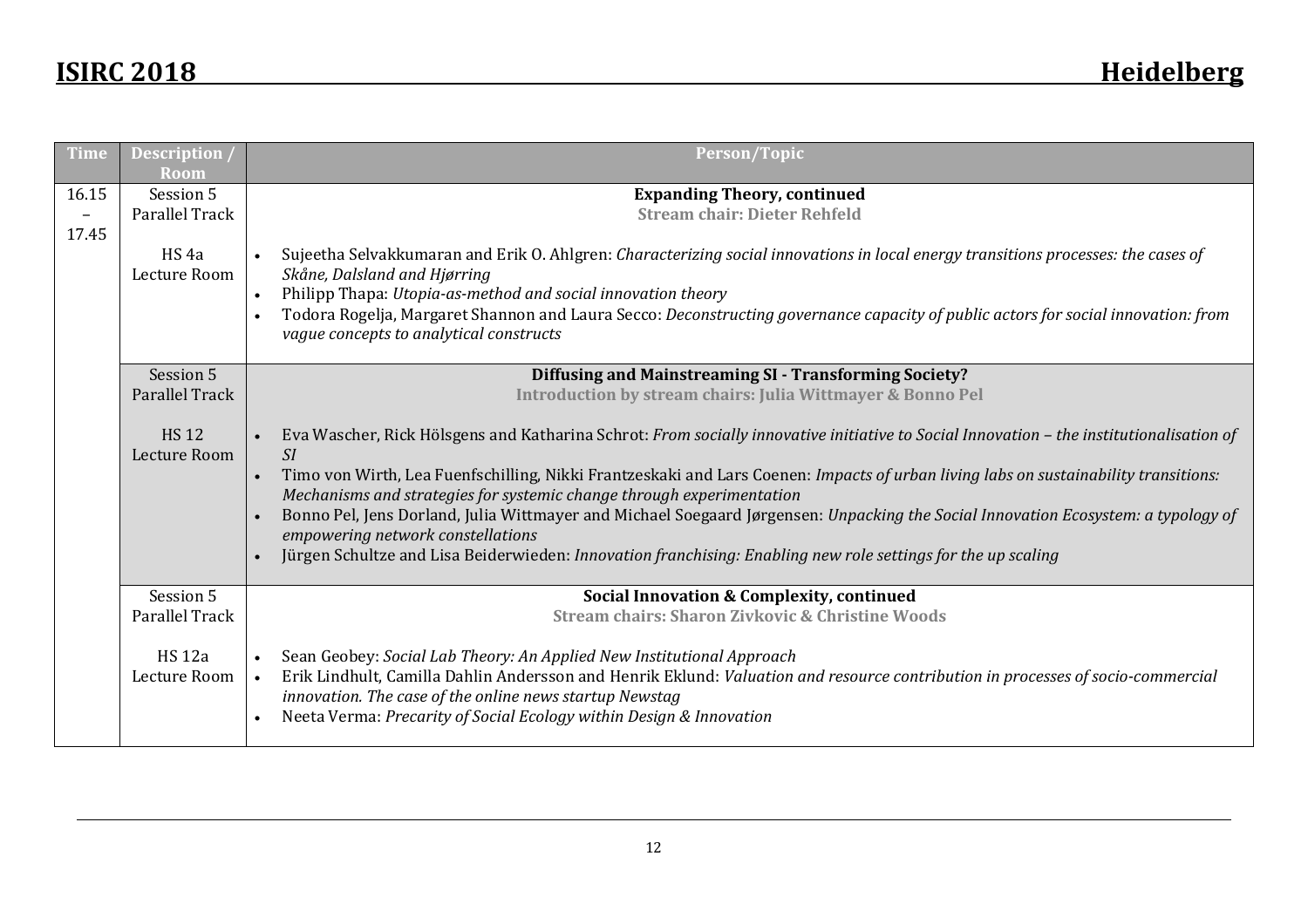| <b>Time</b>    | Description /<br>Room                                               | Person/Topic                                                                                                                                                                                                                                                                                                                                                                                                                                                                                                                                                                                                                 |
|----------------|---------------------------------------------------------------------|------------------------------------------------------------------------------------------------------------------------------------------------------------------------------------------------------------------------------------------------------------------------------------------------------------------------------------------------------------------------------------------------------------------------------------------------------------------------------------------------------------------------------------------------------------------------------------------------------------------------------|
| 16.15<br>17.45 | Session 5<br>Parallel Track                                         | Social Innovation in rural and/or deprived Regions, continued<br>Stream chairs: Manfred Perlik, Carla Barlagne & Gillian Sullivan Mort                                                                                                                                                                                                                                                                                                                                                                                                                                                                                       |
|                | Ehemaliger<br>Senatssaal<br>(Former<br>Senate Hall)<br>Lecture Hall | Elisa Ravazzoli and Cristina Dalla Torre: Scaling out of Social Farming in Italy: Mapping Existing Practices and the Role of the National<br>$\bullet$<br>Forum of Social Agriculture<br>Gillian Sullivan Mort, Nkosi Sithole and Clare D'Souza: Social innovation for the unbanked rural poor in Southern Africa: A case study<br>$\bullet$<br>of Limpopo province<br>Sali Sasaki: Frictions between social innovation and local cultures in rural southeast Asia<br>$\bullet$<br>Gillian Sullivan Mort, Tanvir Ahmed and Rafiuddin Ahmed: Social Innovation: A Micro-level Analysis Using Consumption Meaning<br>$\bullet$ |
|                | Session 5<br>Parallel Track                                         | Hybridity, Governance & Organising Social Innovation, continued<br><b>Stream chairs: Bob Doherty &amp; Roger Spear</b>                                                                                                                                                                                                                                                                                                                                                                                                                                                                                                       |
|                | HS UGX60<br>Lecture Room                                            | Jo Barraket: The role of intermediaries in stimulating social innovation: the case of social procurement in Australia<br>$\bullet$<br>Louise Atkinson, Richard Hazenberg and Peter Lawrence: Exploring hybridity from the perspective of profit oriented SMEs: Lessons<br>from social enterprises<br>Farah Nabil Adel Al Taji and Irene Bengo: The influence of founders' human capital on the emergence and performance of hybrid<br>organizations                                                                                                                                                                          |
| 17.45          | <b>Close</b>                                                        | <b>Close</b>                                                                                                                                                                                                                                                                                                                                                                                                                                                                                                                                                                                                                 |
| 19.00          | Conference<br><b>Dinner</b>                                         | <b>Conference Dinner</b><br>Dezernat 16, Emil-Maier-Str. 16, 69115 Heidelberg-Bergheim                                                                                                                                                                                                                                                                                                                                                                                                                                                                                                                                       |
|                |                                                                     | <b>ISIRC Best Paper Award</b><br><b>Best Paper in each track</b>                                                                                                                                                                                                                                                                                                                                                                                                                                                                                                                                                             |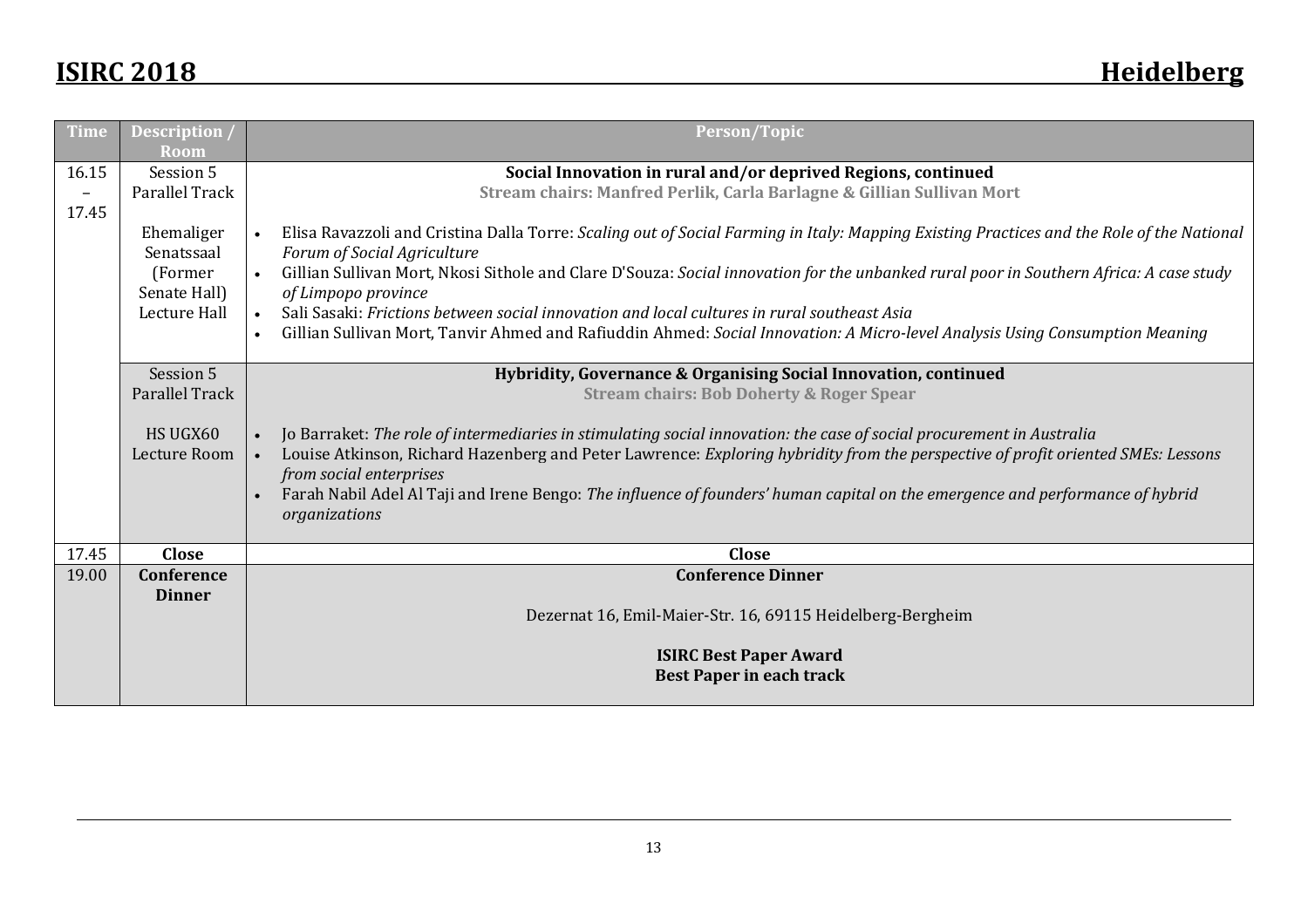# **Wednesday, September 5, 2018**

| <b>Time</b>              | Description /  | Person/Topic                                                                                            |
|--------------------------|----------------|---------------------------------------------------------------------------------------------------------|
|                          | <b>Room</b>    |                                                                                                         |
| 9.00                     | Neue           | Arrival                                                                                                 |
| $\overline{\phantom{a}}$ | Universität    |                                                                                                         |
| 9.15                     | Lobby          |                                                                                                         |
| $9:15-$                  | <b>Plenary</b> | Yvonne von Friedrichs, Professor of Business Administration and Entrepreneurship, Mid Sweden University |
| 10.00                    | <b>Keynote</b> |                                                                                                         |
|                          |                |                                                                                                         |
|                          | <b>HS13</b>    |                                                                                                         |
|                          | Lecture        |                                                                                                         |
|                          | Theatre        |                                                                                                         |
| $10.00 -$                | <b>Break</b>   | <b>Refreshment Break</b>                                                                                |
| 10.15                    |                |                                                                                                         |
|                          | Neue           |                                                                                                         |
|                          | Universität    |                                                                                                         |
|                          | Lobby          |                                                                                                         |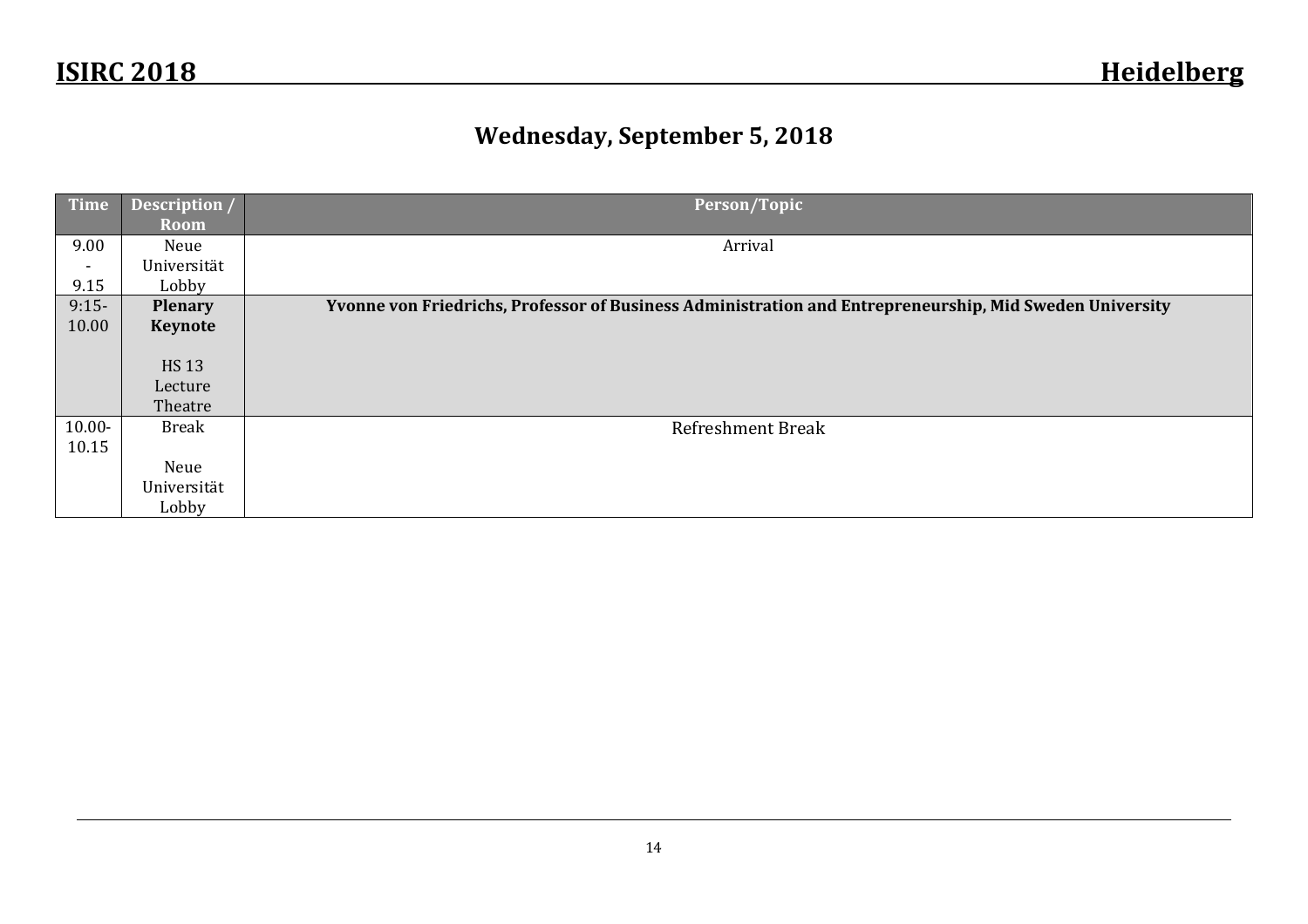**ISIRC 2018 Heidelberg <b>Heidelberg ISIRC 2018** 

| <b>Time</b> | Description /<br>Room | Person/Topic                                                                                                                                                                                                                              |
|-------------|-----------------------|-------------------------------------------------------------------------------------------------------------------------------------------------------------------------------------------------------------------------------------------|
| $10.15 -$   | Session 6             | <b>New Ways of Planning &amp; Policy Production</b>                                                                                                                                                                                       |
| 11.45       | Parallel Track        | <b>Introduction by stream chair: Marianne Paasi</b>                                                                                                                                                                                       |
|             | <b>HS13</b>           | Malin Lindberg, Anna Tengqvist and Daniel Hallencreutz: Modelling support to social innovators                                                                                                                                            |
|             | Lecture<br>Theatre    | Ivette Oomens, Chiel Scholten and Annemieke van Barneveld-Biesma: Networked governance for social innovation: technologies for<br>$\bullet$<br>inclusive labour markets in the Netherlands                                                |
|             |                       | Max French: Co-production as a source of learning and innovation in public services<br>$\bullet$                                                                                                                                          |
|             |                       | Danijel Baturina: Emerging spaces? Perspectives of social (impact) investment in context of Croatian social policy<br>$\bullet$                                                                                                           |
|             | Session 6             | <b>Digital Social Innovation</b>                                                                                                                                                                                                          |
|             | Parallel Track        | Introduction by stream chairs: Cédric Gossart, Müge Özman & Matt Stokes                                                                                                                                                                   |
|             | HS <sub>4a</sub>      | Müge Ozman and Cedric Gossart: Digital social innovation: Exploring an emerging ecosystem                                                                                                                                                 |
|             | Lecture Room          | Veronika Hornung-Prähauser, Sandra Schön and Eva-Maria Hollauf: Business model design for Open Educational Resources in the<br>$\bullet$<br>field of digital social innovation and entrepreneurship education: experiences and challenges |
|             |                       | Artemis Psaltoglou: The landscape of digital social innovation in Greece: citizen initiatives in times of crisis                                                                                                                          |
|             |                       | Lucia Corsini and James Moultrie: Using digital fabrication tools to provide humanitarian aid in low-resource settings: a systematic<br>literature review                                                                                 |
|             | Session 6             | Diffusing and Mainstreaming SI - Transforming Society?, continued                                                                                                                                                                         |
|             | Parallel Track        | Stream chairs: Julia Wittmayer & Bonno Pel                                                                                                                                                                                                |
|             | <b>HS 12</b>          | Rick Hölsgens and Aline Reichow: Effective social innovation for effective societal change<br>$\bullet$                                                                                                                                   |
|             | Lecture Room          | Janelle Kerlin, Saurabh Lall, Shuyang Peng and Tracy Cui: Intermediaries as Institutionalizing Agents for Social Enterprise<br>$\bullet$<br>Organizations in India and China                                                              |
|             |                       | Taryn Hamilton, Spirit River Striped Wolf and Patricia Derbyshire: Otahpiaaki Law Keepers: Attributional Justice, the Role of Elders,<br>$\bullet$<br>and Decolonizing the Intellectual Property of Indigenous Creatives                  |
|             |                       | Calvin Chu: Sustaining and Scaling Impact with Business System Innovation<br>$\bullet$                                                                                                                                                    |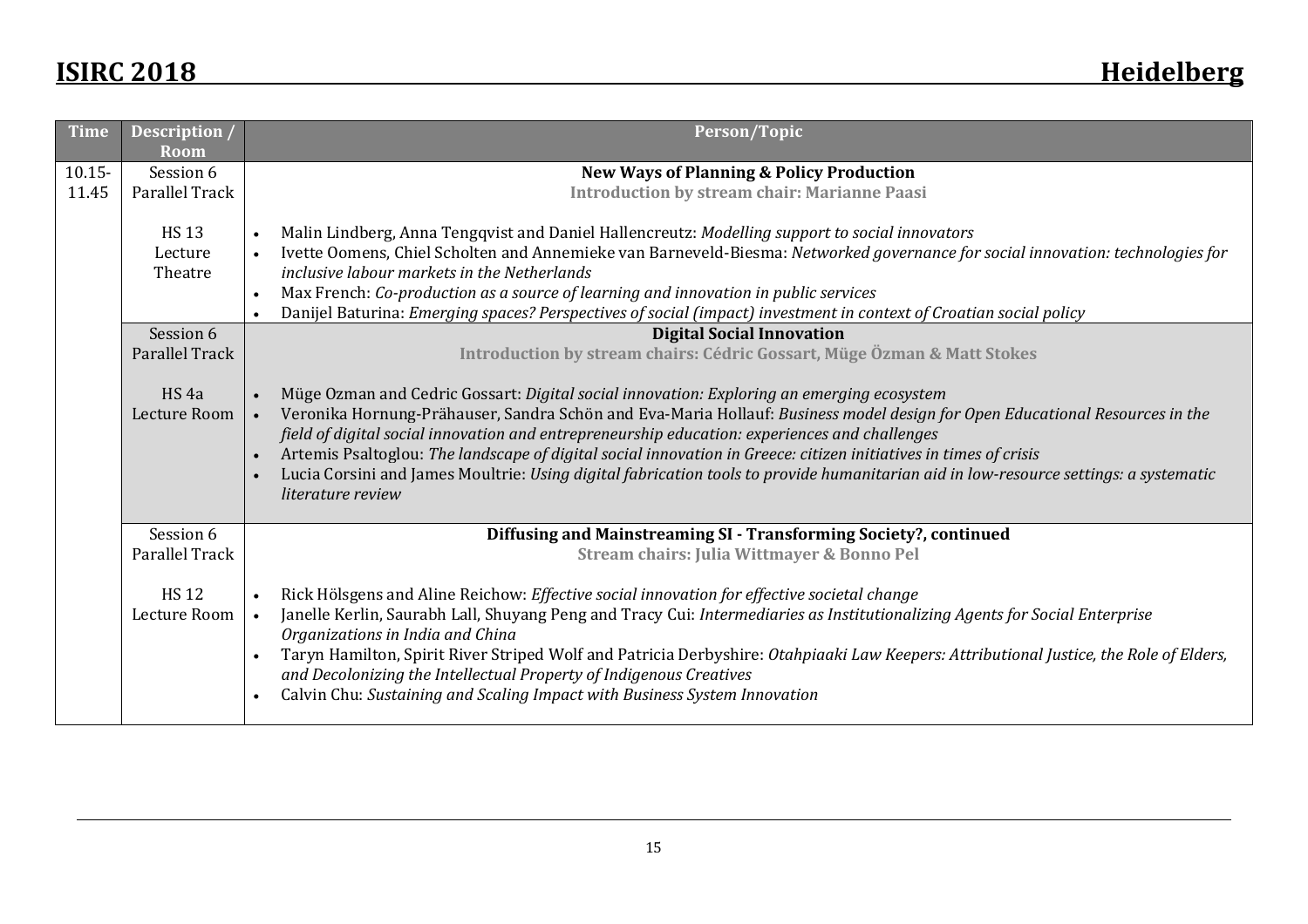| <b>Time</b>     | Description /                 | Person/Topic                                                                                                                                                                                                                                                                                                                                                                                                                                                                                                                                                                                                  |
|-----------------|-------------------------------|---------------------------------------------------------------------------------------------------------------------------------------------------------------------------------------------------------------------------------------------------------------------------------------------------------------------------------------------------------------------------------------------------------------------------------------------------------------------------------------------------------------------------------------------------------------------------------------------------------------|
|                 | <b>Room</b>                   |                                                                                                                                                                                                                                                                                                                                                                                                                                                                                                                                                                                                               |
| $10.15 -$       | Session 6                     | <b>Health &amp; Wellbeing</b>                                                                                                                                                                                                                                                                                                                                                                                                                                                                                                                                                                                 |
| 11.45           | Parallel Track                | <b>Introduction by stream chair: Michael Roy</b>                                                                                                                                                                                                                                                                                                                                                                                                                                                                                                                                                              |
|                 | <b>HS</b> 12a<br>Lecture Room | Maheswar Satpathy, Bharat Sadana and Biswa Ranjan Acharya: Health Informatics and Big Data Technologies for 'Sustainable<br>Healthcare Management' in Low and Middle-Income Countries (LMICs)<br>Francesca Calò, Artur Steiner, Stephen Millar and Simon Teasdale: Music community-based intervention for young people: a realist<br>$\bullet$<br>evaluation<br>Fiona Henderson, Audrey Mutongi and Geoff Whittam: The emergence of social innovation in social enterprise: An analytical<br>$\bullet$<br>framework<br>Heather Fulford and Melanie Liddell: Social impact resources: navigating the landscape |
|                 | Session 6                     | <b>Social Innovation and Sustainability</b>                                                                                                                                                                                                                                                                                                                                                                                                                                                                                                                                                                   |
|                 | Parallel Track                | <b>Introduction by stream chair: Rafael Ziegler</b>                                                                                                                                                                                                                                                                                                                                                                                                                                                                                                                                                           |
|                 |                               |                                                                                                                                                                                                                                                                                                                                                                                                                                                                                                                                                                                                               |
|                 | Ehemaliger                    | Flor Avelino and Julia Wittmayer: The Transformative Potential of Social Innovation Movements for Sustainability Transitions<br>$\bullet$                                                                                                                                                                                                                                                                                                                                                                                                                                                                     |
|                 | Senatssaal                    | Ellen Stenslie: Cleaning up the economy; the business models of environmental social enterprises<br>$\bullet$                                                                                                                                                                                                                                                                                                                                                                                                                                                                                                 |
|                 | (Former                       | Rafael Ziegler: Innovation towards a circular economy - an exploration of green and blue water options and obstacles from a civil<br>$\bullet$                                                                                                                                                                                                                                                                                                                                                                                                                                                                |
|                 | Senate Hall)                  | society perspective                                                                                                                                                                                                                                                                                                                                                                                                                                                                                                                                                                                           |
|                 | Lecture Hall                  | Monika Gonser: Sustainability, Transformative Research and Migration                                                                                                                                                                                                                                                                                                                                                                                                                                                                                                                                          |
|                 |                               |                                                                                                                                                                                                                                                                                                                                                                                                                                                                                                                                                                                                               |
| 11.45-<br>12.00 | <b>Break</b>                  | <b>Refreshment Break</b>                                                                                                                                                                                                                                                                                                                                                                                                                                                                                                                                                                                      |
|                 | Neue                          |                                                                                                                                                                                                                                                                                                                                                                                                                                                                                                                                                                                                               |
|                 | Universität                   |                                                                                                                                                                                                                                                                                                                                                                                                                                                                                                                                                                                                               |
|                 | Lobby                         |                                                                                                                                                                                                                                                                                                                                                                                                                                                                                                                                                                                                               |
| 12.00-          | <b>Plenary</b>                | René Kemp, Professor of Innovation and Sustainable Development, ICIS research institute, Maastricht University                                                                                                                                                                                                                                                                                                                                                                                                                                                                                                |
| 12.45           | <b>Keynote</b>                |                                                                                                                                                                                                                                                                                                                                                                                                                                                                                                                                                                                                               |
|                 |                               |                                                                                                                                                                                                                                                                                                                                                                                                                                                                                                                                                                                                               |
|                 | <b>HS13</b>                   |                                                                                                                                                                                                                                                                                                                                                                                                                                                                                                                                                                                                               |
|                 | Lecture                       |                                                                                                                                                                                                                                                                                                                                                                                                                                                                                                                                                                                                               |
|                 | Theatre                       |                                                                                                                                                                                                                                                                                                                                                                                                                                                                                                                                                                                                               |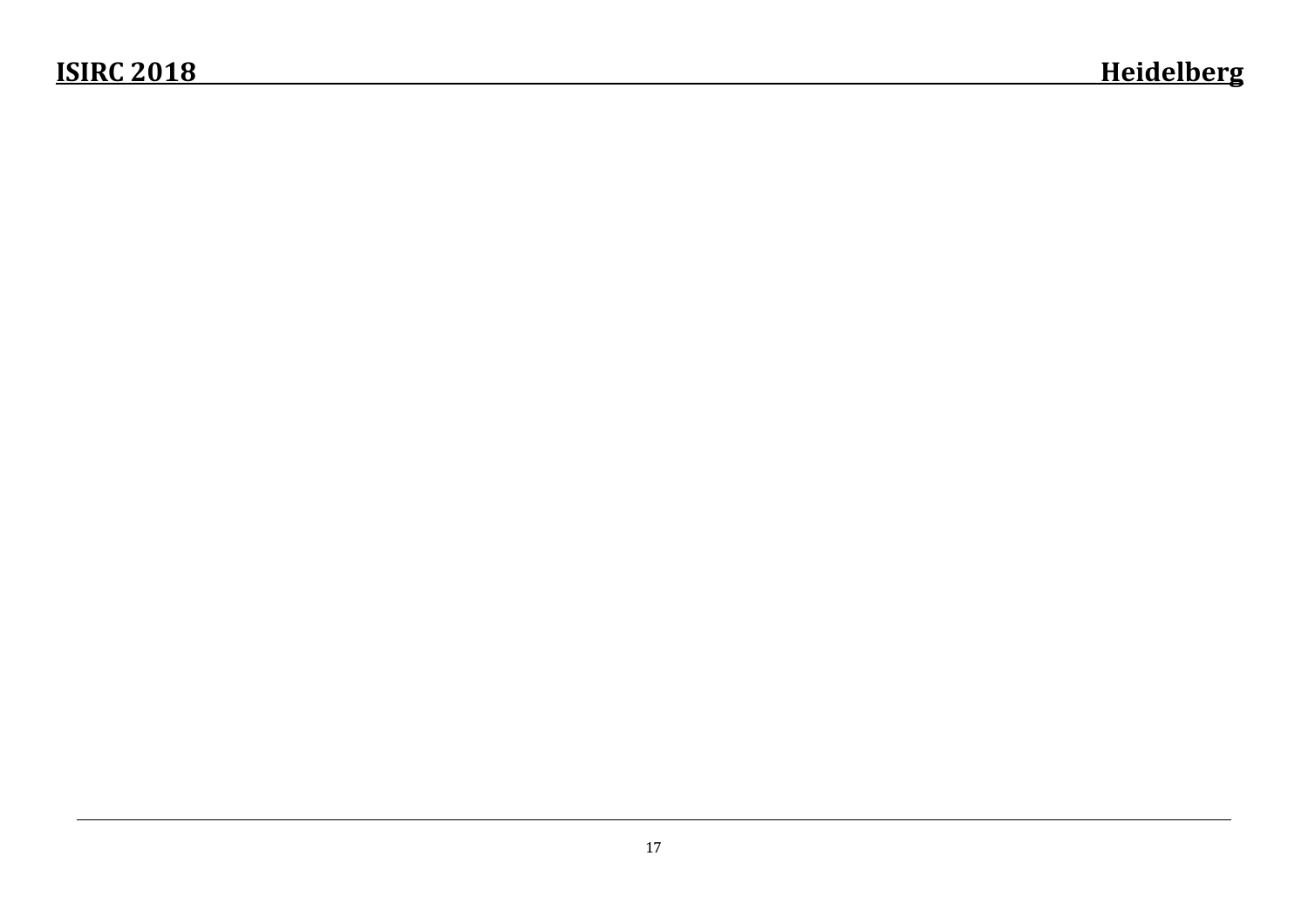| <b>Time</b>     | Description /<br><b>Room</b>                                     | Person/Topic                                                                                                                                                                                                                                                                                                                                                                                                                                                                                                                                                                                                                                                            |
|-----------------|------------------------------------------------------------------|-------------------------------------------------------------------------------------------------------------------------------------------------------------------------------------------------------------------------------------------------------------------------------------------------------------------------------------------------------------------------------------------------------------------------------------------------------------------------------------------------------------------------------------------------------------------------------------------------------------------------------------------------------------------------|
| 12.45-<br>14.00 | Lunch<br>Neue<br>Universität<br>Lobby                            | Lunch                                                                                                                                                                                                                                                                                                                                                                                                                                                                                                                                                                                                                                                                   |
| 14.00-<br>15.30 | Session 7<br>Parallel Track<br><b>HS13</b><br>Lecture<br>Theatre | New Ways of Planning & Policy Production, continued<br><b>Stream chair: Marianne Paasi</b><br>Mária Baracsi & Victoria Blessing: Interreg Europe Project SOCIAL SEEDS<br>Jarrod Choo: Exploring Carrot and Stick Approaches to Social Enterprise Policy: A Comparative Case Study<br>$\bullet$<br>Spirit River Striped Wolf, Taryn Hamilton and Patricia Derbyshire: Challenging Scarcity: Nations-to Nation Policy Imperatives for<br>$\bullet$<br><b>Indigenous Community Prosperity</b>                                                                                                                                                                              |
|                 | Session 7<br>Parallel Track<br>HS <sub>4a</sub><br>Lecture Room  | <b>Digital Social Innovation, continued</b><br>Stream chairs: Cédric Gossart, Müge Özman & Matt Stokes<br>Sara Rodrigues and Wendy Cukier: Blockchain as Social Innovation: Discourses of Disruptive Technologies<br>Lorenz Cuno Klopfenstein, Saverio Delpriori, Alessandro Bogliolo, Andrea Sergiacomi, Donna Boardman, Peter Parfitt and Marina<br>Marcozzi: Crowdsensing for road sustainability: validation of publicly sourced data for exploitation<br>Eva-Maria Hollauf and Sandra Schön: Educating young social innovators from 6 to 16 in makerspace settings: Case studies of existing<br>approaches and their implications for the European Initiative DOIT |
|                 | Session 7<br>Parallel Track<br><b>HS12</b><br>Lecture Room       | Diffusing and Mainstreaming SI - Transforming Society?, continued<br>Stream chairs: Julia Wittmayer & Bonno Pel<br>Julia M Wittmayer and Flor Avelino: Mainstreaming Social Innovation for Transformative Change: a Multi-Actor Perspective on<br><b>Community Energy</b><br>Camilla Dahlin Andersson and Erik Lindhult: Conceptualizing transformative innovation (TI) An innovation process study of "stem<br>$\bullet$<br>cells"<br>Martijn Gerritsen: Where is the politics in the smart city? Examining smart city experiments through the lens of social appraisal of<br>technology                                                                               |